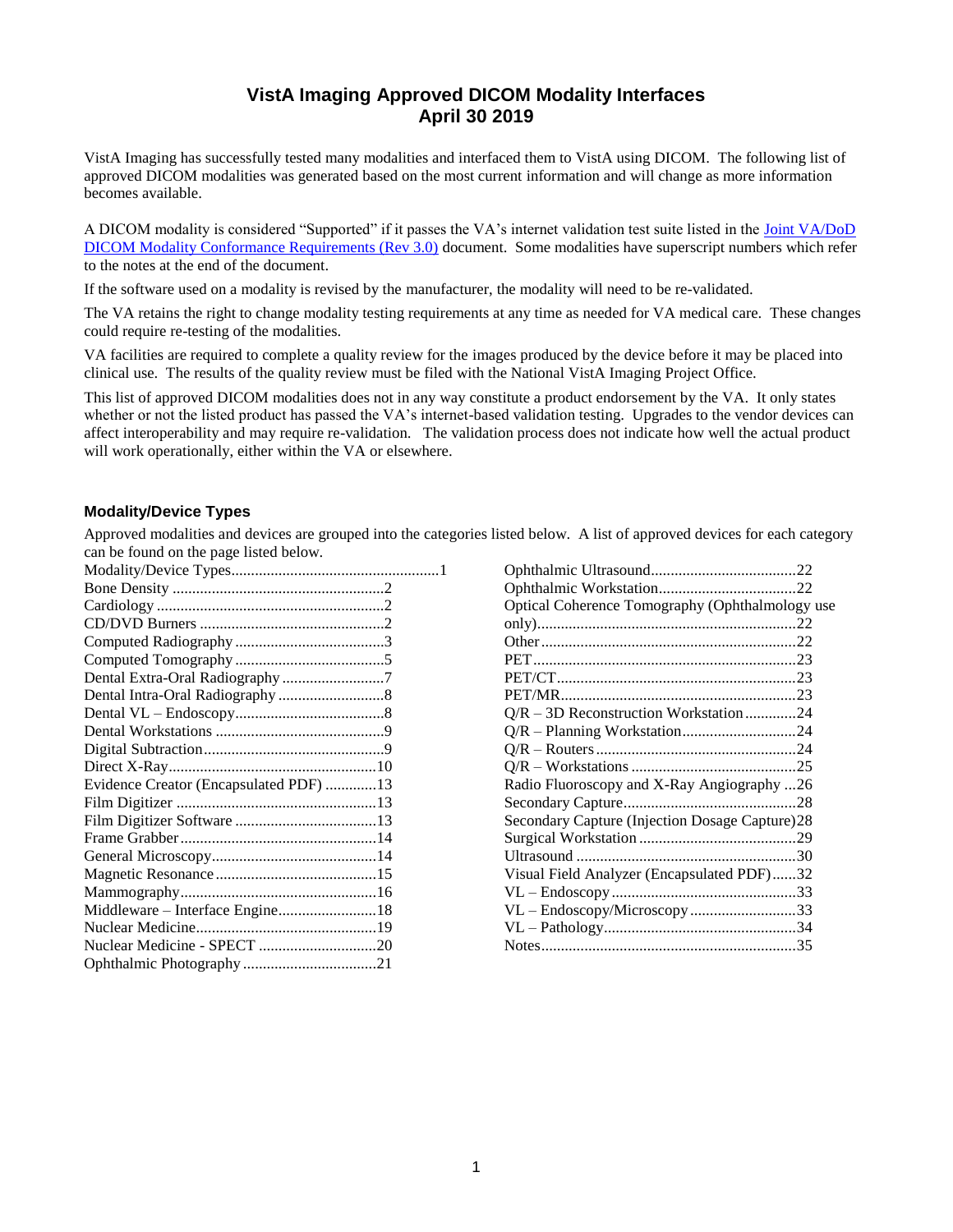# <span id="page-1-0"></span>**Bone Density Supported Bone Density Devices**

GE DPX Bravo GE DPX Duo GE DPX-MD+ GE DPX-NT GE Lunar iDXA GE Prodigy Advance GE Prodigy Primo GE Prodigy Pro GE/Lunar Prodigy Hologic Discovery Hologic Horizon Hologic Explorer Hologic Oasis (QDR) Workstation Norland Excell (IlluminatusDXA) Norland XR-46 (IlluminatusDXA) Norland XR-600 (IlluminatusDXA) Norland XR-800 (IlluminatusDXA)

# <span id="page-1-1"></span>**Cardiology**

# **Supported Cardiology Devices**

GE Innova IGS 520 GE Innova IGS 530 GE Innova IGS 540 GE Innova IGS 620 GE Innova IGS 630 GE Discovery IGS 730 GE Discovery IGS 740 Philips IntelliSpace Cardiovascular version 2.3 Philips Medical Systems AlluraXper GE Healthcare MUSE 9 (DICOM Storage)

#### <span id="page-1-2"></span>**CD/DVD Burners Supported CD/DVD Burners**

SST Group, DMC-EZ Pacsgear Media Writer D100/D200<sup>1</sup> Perennity CD Burner Software V4.5 RadInfo Systems CDPowerPACS<sup>2</sup> Sencor DICOM Part 10 Burner Sorna FilmX Sorna eXpedo Sorna Vertex

#### **Notes**

- 1 Uses DICOM software that was approved for Pacsgear and Pacscan
- 2 2 Device now supported by Sorna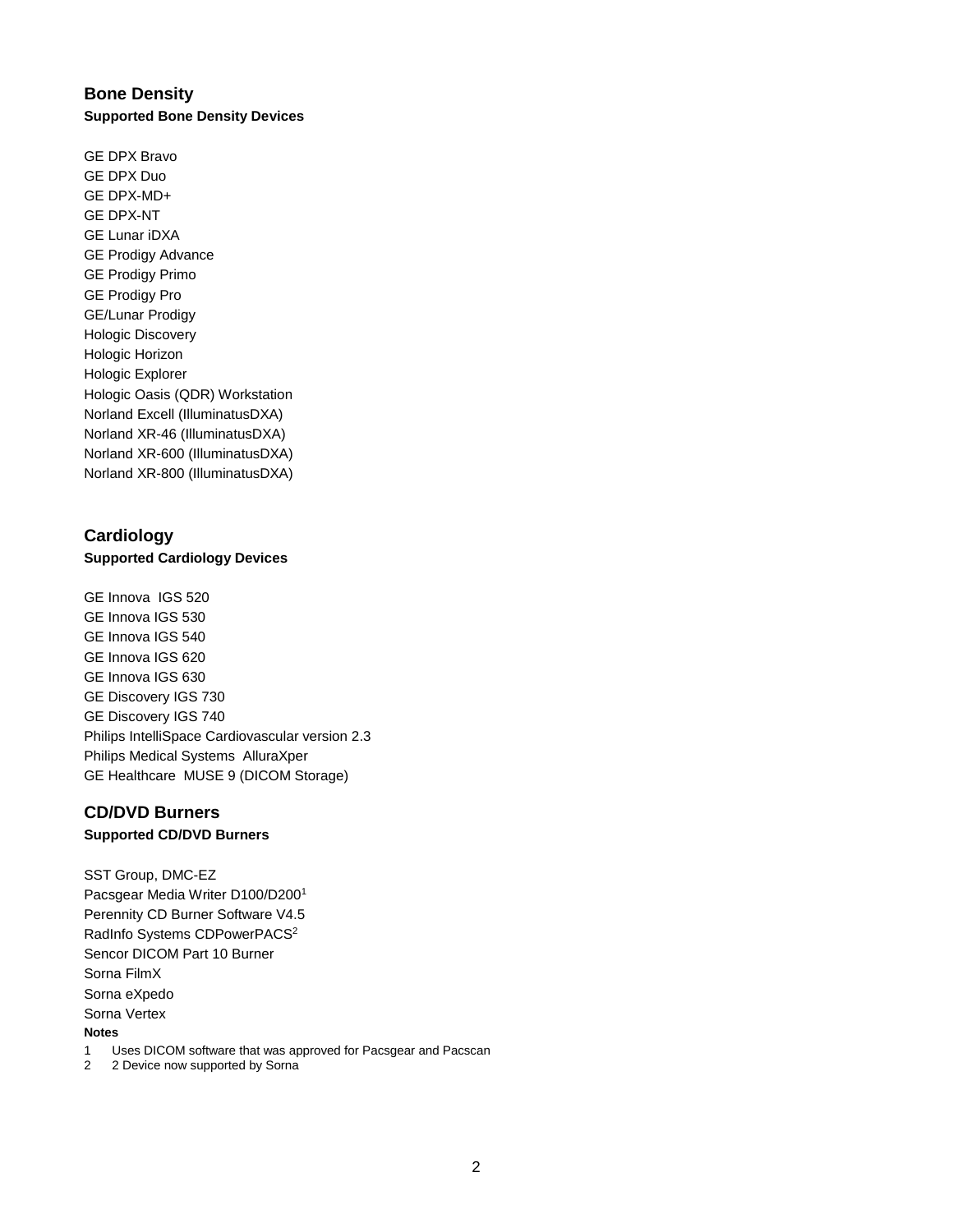### <span id="page-2-0"></span>**Computed Radiography Supported Computed Radiography Devices**

Agfa ADC-51xx Agfa ADC 70<sup>4</sup> Agfa ADC Compact<sup>4</sup> Agfa ADC Solo<sup>4</sup> Agfa ADC-QS Agfa ADC-VIPS<sup>1</sup> Agfa NX Workstation for all CR Plate Readers Agfa PRID<sup>8</sup> Carestream Classic Carestream CR825 Carestream CR850 Carestream CR950 Carestream CR975 Carestream Elite Carestream POC 360 Carestream Vita CR Carestream OnSight 3D Extremity System (Version: 1.1)<sup>9</sup> Carestream (APELEM) DRX-Excel Plus (Version: 1.12.03) Fuji 5000<sup>4</sup> Fuji 5000R<sup>4</sup> Fuji 7000<sup>4</sup> Fuji 7501<sup>4</sup> Fuji 9000<sup>4</sup> Fuji 9501<sup>4</sup> Fuji AC1 Plus<sup>4</sup> Fuji AC3<sup>4</sup> Fuji Clearview CSm (Platform: Flash IIP vFLEXUIV8.2) Fuji Clearview CS1m (Platform: Flash IIP vFLEXUIV8.2) Fuji Carbon Fuji Carbon Series (Platform: Flash IIP vFLEXUIV8.2) Fuji FCR Go Fuji FCR GO (Platform: Flash IIP vFLEXUIV8.2) Fuji FCR GO 2 (Platform: Flash IIP vFLEXUIV8.2) Fuji FCR IIP Console (CR-IR348) Fuji FCR XG1 Fuji Flash IIP Fuji IDT741 Fuji QA771 Fuji SmartCR Fuji XG-2000 Fuji XG-2000 (Platform: Flash IIP vFLEXUIV8.2) Fuji XG-5000 Fuji XG-5000 (Platform: Flash IIP vFLEXUIV8.2) GE Centricity<sup>1</sup> iCRCo Captera<sup>5</sup> Kodak CR2000T Kodak DirectView CR500 Kodak DirectView CR800 Kodak DirectView CR825 Kodak DirectView CR850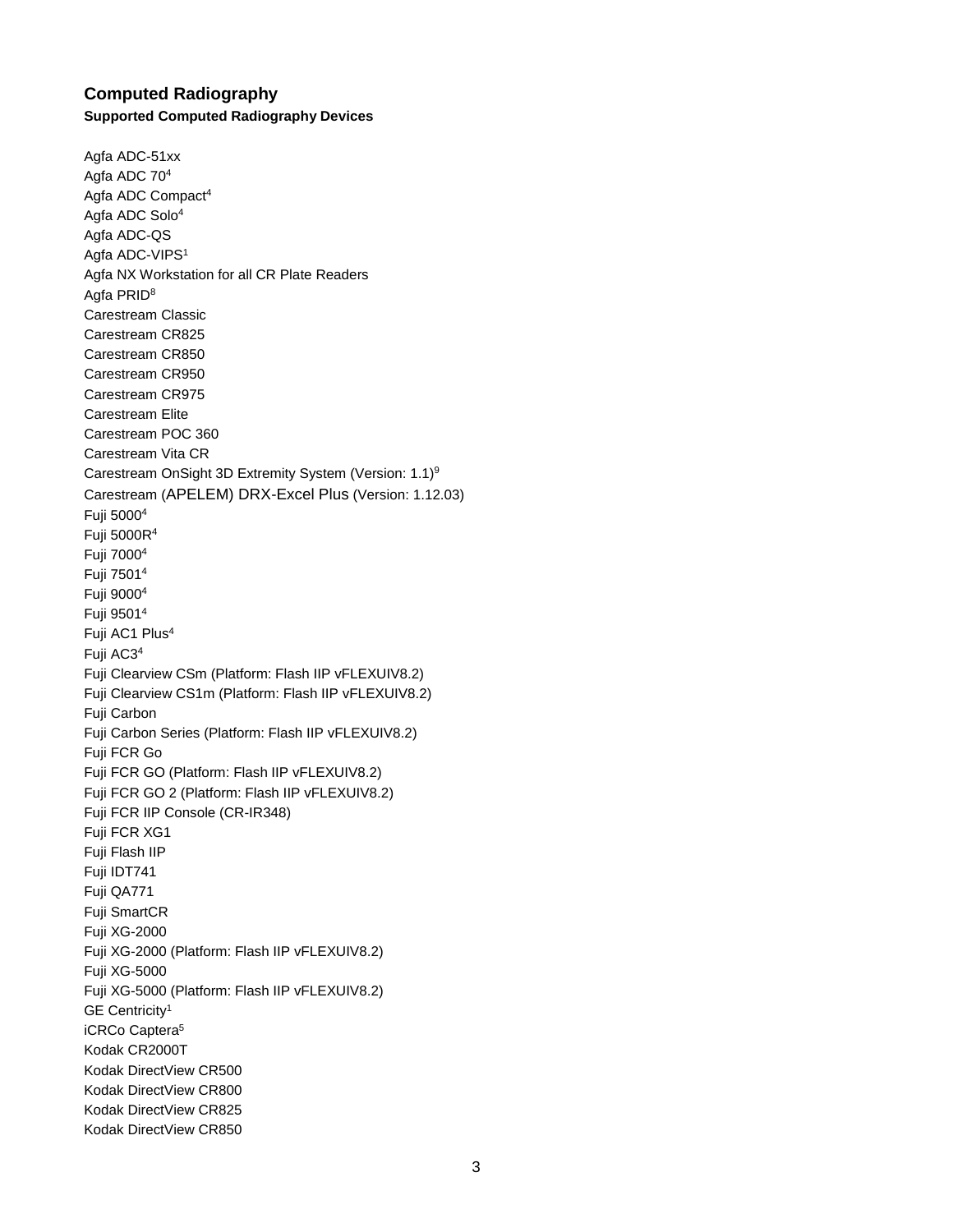Kodak DirectView CR900 Kodak DirectView CR950 Kodak DirectView CR975 Kodak (Carestream Health) DirectView CR System (v5.4) Konica Image Pilot Konica Regius 150 Konica Regius CS-3 (0863) Konica Xpress (CS-1) Lumisys ACR/2000 Orex ACL2 and ACL4<sup>4</sup> PAUSCH Medical GmbH Uroview FD (V. 8.0.15.15) Philips AC3<sup>4</sup> Philips Compano PCR Philips PCR Corada Philips PCR Eleva Siemens AC3<sup>4</sup> Siemens Multix FD Siemens Multix Fusion Max Siemens Multitom Rax, VF10 Siemens Ysio Max, VF10 Viztek Onyx Rad workstation **Notes** 1 No DICOM Modality Worklist capability.

4 Data is transferred via an intermediary device. Confirm intermediary device was purchased as well.

5 Tested as DICOM Object. Test images were not converted to Targa format.

8 Only supplies Modality Worklist.

9 Storage commitment not tested.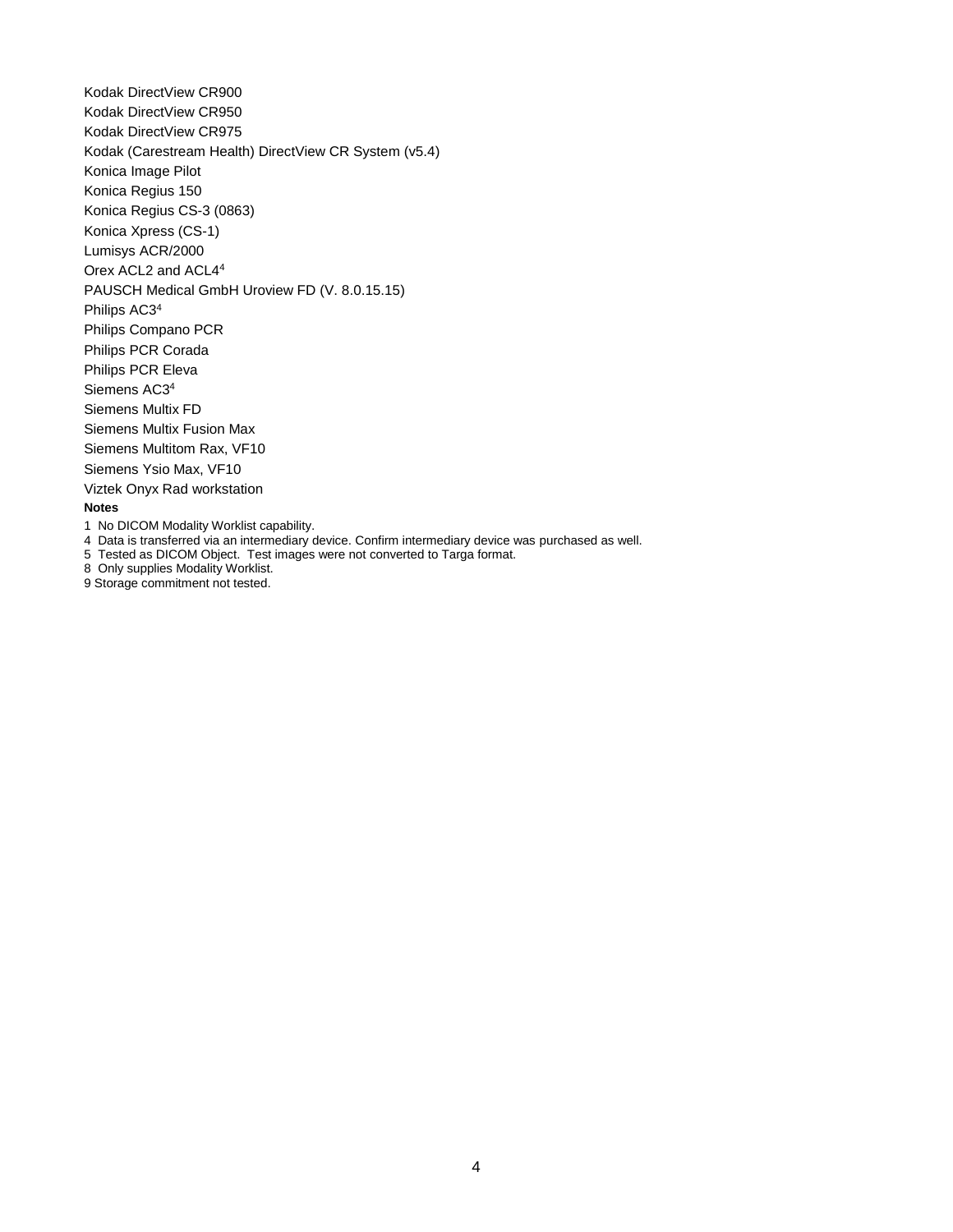### <span id="page-4-0"></span>**Computed Tomography Supported Computed Tomography Devices**

Canon Medical Systems, Aquilion Precision (V8.80) Carestream CS 8100 3D Trophy 6.4 Carestream CS 9300 Trophy 6.4 Carestream (APELEM) DRX-Excel Plus (Version: 1.12.03) Elscint CT Twin Elscint OmniPro GE Brightspeed (ALL) GE CT/I<sup>1</sup> GE Discovery CT660 GE Discovery CT750 HD GE Discovery 590 (RT) GE Gensys GE HiSpeed CT/I GE HiSpeed RP GE Jupiter GE Lightspeed (ALL) GE Optima 520/540 GE Revolution GE Revolution Evo GE Revolution HD GE Revolution GSI Hitachi Medical Corporation Scenaria Marconi PQ2000 Marconi PQ5000 Marconi PQ6000 Marconi PQS Marconi TomoScan<sup>1,3</sup> Marconi Ultra Z<sup>10</sup> Marconi/Philips Extended Brilliance Marconi/Philips MX8000 Marconi/Philips MX8000 IDT NeuroLogica Corp. BoadyTom Portable CT NeuroLogica Corp. CereTom Portable CT NeuViz CT16 NeuViz NV64 Philips Brilliance 40 CT Philips Brilliance 64 CT Philips Brilliance CT Philips Brilliance iCT Philips Brilliance Ingenuity CT Philips Brilliance Portal<sup>17</sup> Philips Brilliance Workspace<sup>17</sup> Philips Extended Brilliance Workspace<sup>17</sup> Philips MxViewEXP Siemens Biograph Siemens Biograph mCT (Version VG70A) Siemens CT Definition Siemens Definition Flash Siemens Emotion 6 Siemens Emotion 16 Siemens Sensation 10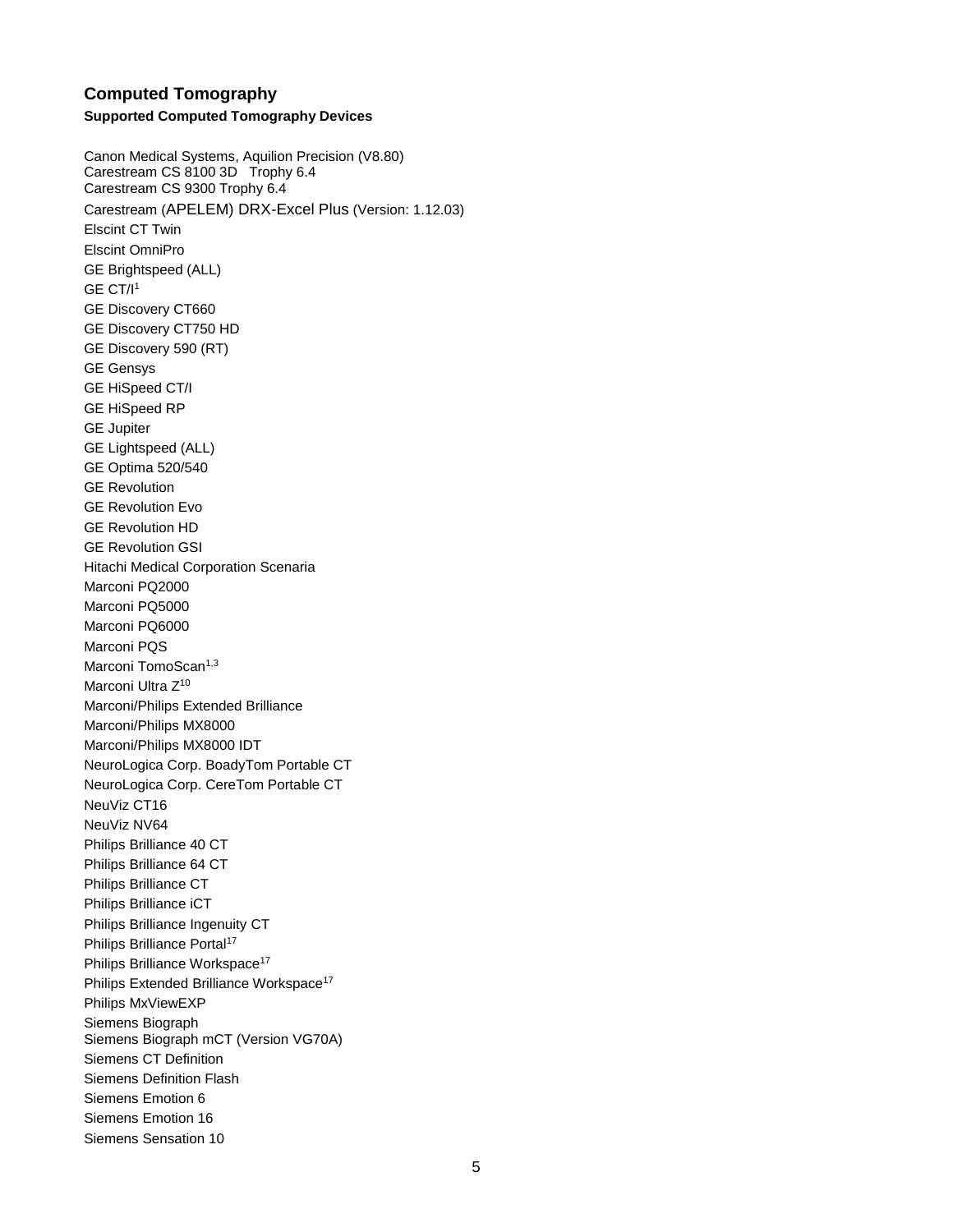Siemens Sensation 16 Siemens Sensation Cardiac Siemens SOMATOM1,3 Siemens SOMATOM Plus1,3 Siemens Volume Zoom Siemens SOMATOM Confidence (version: VA62A) Siemens SOMATOM Definition (version: VB10A) Siemens SOMATOM Definition Flash (version: VB10A) Siemens SOMATOM Definition AS (version: VB10A) Siemens SOMATOM Definition Edge (version: VB10A) Siemens SOMATOM Drive (version: VB10A) Siemens SOMATOM Edge Plus (Version: syngo CT VB10A) Siemens SOMATOM Force (version: VB10A) Siemens SOMATOM Definition Edge Siemens SOMATOM Definition Flash Siemens SOMATOM Definition AS Siemens SOMATOM Drive Siemens SOMATOM Confidence Siemens SOMATOM Edge Plus Siemens SOMATOM Perspective Siemens SOMATOM go.All (Version VA20A) Siemens SOMATOM go.Now (Version VA20A) Siemens SOMATOM go.Top (Version VA20A) Siemens SOMATOM go.Up (Version VA20A) Siemens Symbia Intevo Excel Siemens Symbia Intevo 2 Siemens Symbia Intevo 6 Siemens Symbia Intevo 16 Siemens Symbia T Siemens Symbia T2 Siemens Symbia T6 Siemens Symbia T16 Toshiba Aquilion (Aquilion Platform) Toshiba Aquilion 4 (Aquilion Platform) Toshiba Aquilion 8 (Aquilion Platform) Toshiba Aquilion 16 (Aquilion Platform) Toshiba Aquilion 32 (Aquilion Platform) Toshiba Aquilion 64 (Aquilion Platform) Toshiba Aquilion CX (Aquilion Platform) Toshiba Aquilion ONE (Aquilion Platform) Toshiba Aquilion ONE Genesis Toshiba Aquilion ONE Vision (Aquilion Platform) Toshiba Aquilion PREMIUM (Aquilion Platform) Toshiba Aquilion PRIME (Aquilion Platform) Toshiba Aquilion RXL (Aquilion Platform) Toshiba Aquilion Lightning Toshiba Aquilion Super 4 Toshiba Alexion (Aquilion Platform) Toshiba Asteion Toshiba Large Bore (Aquilion Platform)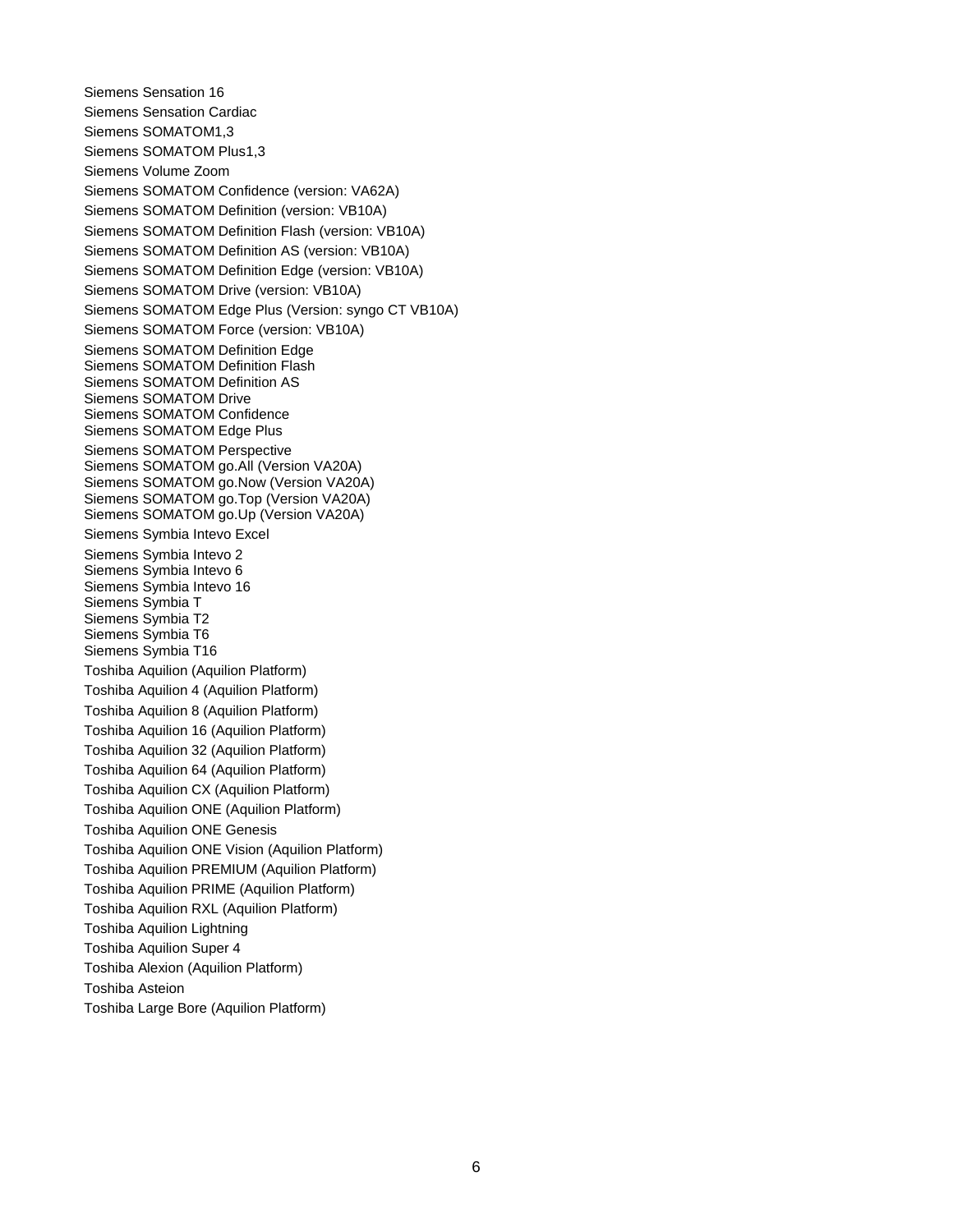# <span id="page-6-0"></span>**Dental Extra-Oral Radiography Supported Dental Extra-Oral Radiography Devices**

Carestream Dental (Kodak) 9000 Pano (Trophy Platform - DX) Carestream Dental (Kodak) Ceph-9000 (Trophy Platform - DX) Carestream Dental (Kodak) Ceph-V3 (Trophy Platform - DX) Carestream Dental (Kodak) K8000E (Trophy Platform - DX) Carestream Dental (Kodak) K9000 (Trophy Platform - CT) Carestream Dental (Kodak) K9500 (Trophy Platform - CT) Carestream Dental (Kodak) CS-8100 (Trophy Platform TW 6.13.3.2) Carestream Dental (Kodak) CS-8100 (Trophy Platform TW 6.4) Carestream Dental (Kodak) CS-9300 (Trophy Platform TW 6.4) Cefla North America, Inc MyRay Hyperion MRT<sup>21</sup> Cefla North America, Inc MyRay Hyperion X5<sup>21</sup> Cefla North America, Inc MyRay Hyperion X7<sup>21</sup> Cefla North America, Inc MyRay Hyperion X9<sup>21</sup> Cefla North America, Inc NewTom Giano<sup>21</sup> Planmeca Dimax Planmeca Dimax2 Planmeca ProMax PX-1102 Planmeca ProMax/Romexis 3D CBVT (Code Beam Volumetric Tomography) Planmeca Proline Pan – (DIMAX3 - Planmeca Romexis Platform) PlanmecaPromax Pan – (DIMAX3 - Planmeca Romexis Platform) Dentsply Sirona GALILEOS (Code Beam CT) Dentsply Sirona GALILEOS 3D (Cone Beam CT) Dentsply Sirona ORTHOPHOS XG 3 Digital Pan (no-Ceph) Dentsply Sirona ORTHOPHOS XG 3D D3352 Digital Pan (SIDCOM3.0, SIDEXIS XG, GALAXIS) Dentsply Sirona ORTHOPHOS XG 3D D3352 Digital Pan w/ Ceph (SIDCOM3.0, SIDEXIS XG, GALAXIS) Dentsply Sirona ORTHOPHOS XG 5 Digital Pan Dentsply Sirona ORTHOPHOS XG 5 Digital Pan-Ceph Dentsply Sirona ORTHOPHOS XG Plus Digital Pan 3D ready [2D system] (SIDCOM3.0, SIDEXIS XG) Dentsply Sirona ORTHOPHOS XG Plus Digital Pan-Ceph 3D ready SIDCOM3.0, SIDEXIS XG) Dentsply Sirona ORTHOPHOS SL 3D Ai (all s) Dentsply Sirona ORTHOPHOS SL I (all s) Dentsply Sirona ORTHOPHOS SL (DCS) (all s) KaVo Dental Technologies/Instrumentarium Dental Snapshot (Clinview10) KaVo Dental Technologies/Instrumentarium Dental OP200 (Clinview10) KaVo Dental Technologies/Instrumentarium Dental OP30 (Clinview10) KaVo Dental Technologies/Instrumentarium Dental Snapshot (Clinview10) KaVo Dental Technologies/Soredex CraneX 3D (Clinview10) KaVo Dental Technologies/Soredex CraneX 3D (Clinview10) KaVo Dental Technologies/Soredex CraneX Novus (Clinview10) KaVo Dental Technologies/Soredex CraneX Optime (Clinview10) KaVo Dental Technologies/Instrumentarium OP300 (Cliniview 10.2) KaVo Dental Technologies/Instrumentarium OP300 Maxio (Cliniview 10.2) **Notes** None <sup>21</sup> Requires using NNT/iRYS Workstation w/DICOM module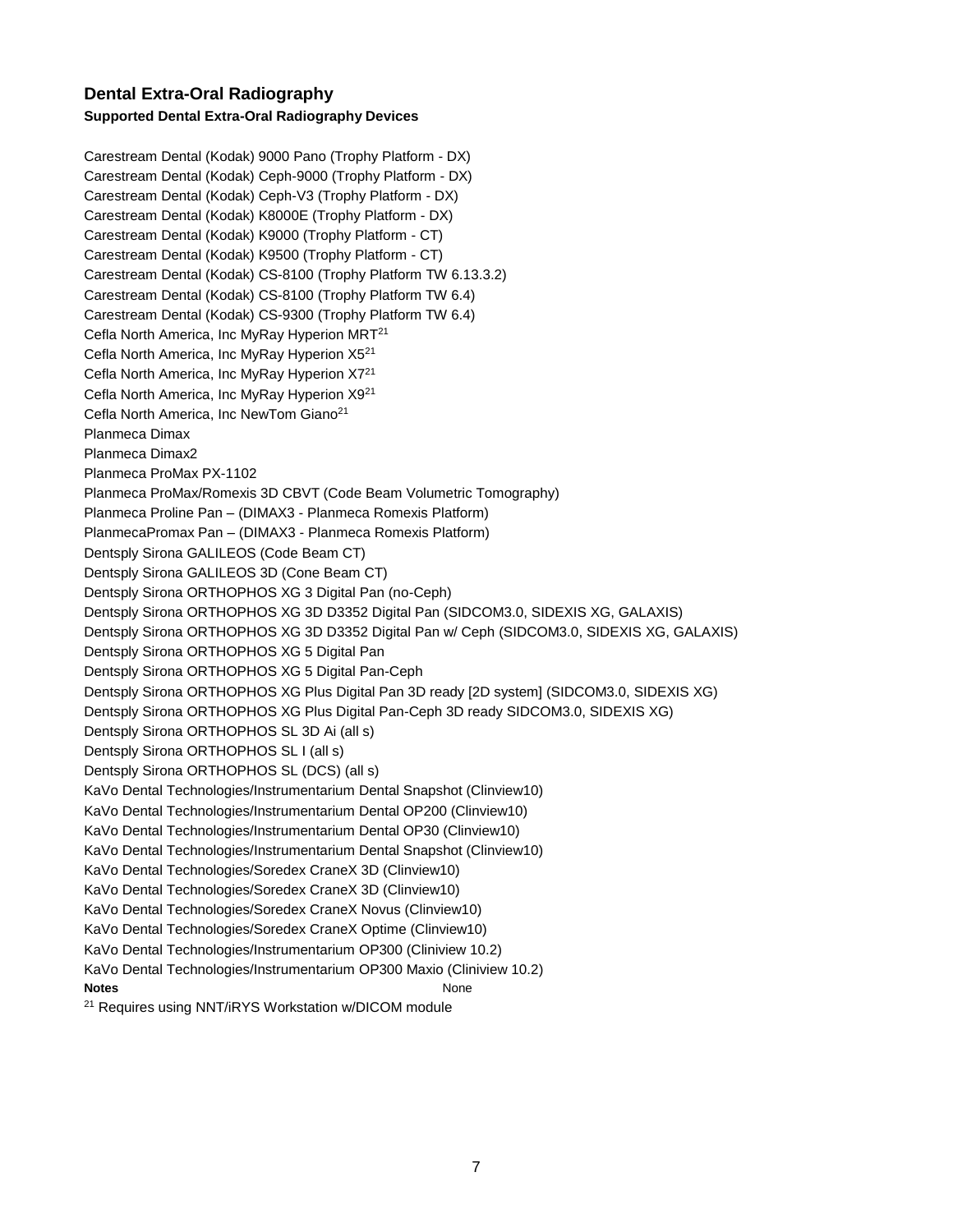# <span id="page-7-0"></span>**Dental Intra-Oral Radiography Supported Dental Intra-Oral Radiography Devices**

Carestream Dental (Kodak) RVG 6100 (Trophy Platform - IO) Carestream Dental (Kodak) RVG 6200 (Trophy Platform - IO) Cefla North America, Inc MyRay Zen-X Sensor<sup>21</sup> Cefla North America, Inc MyRay X-Pod Sensor<sup>21</sup> Cefla North America, Inc MyRay C-U2<sup>21</sup> Cefla North America, Inc MyRay C-U2 HD<sup>21</sup> Cefla North America, Inc NewTom VGi<sup>21</sup> Cefla North America, Inc NewTom VGi Evo<sup>21</sup> Cefla North America, Inc NewTom 5G<sup>21</sup> Cefla North America, Inc NewTom GO<sup>21</sup> Dentsply Gendex DenOptix Dexis DEXIS Planmeca DIXI, DIXI2, and DIXI3 Series Detectors Planmeca Intrascan Planmeca Multiscan Planmeca Prosensor (Planmeca Romexis Platform) Dentsply Sirona IO 2 (Wall-box Ethernet version) Intra Oral Sensors; Sizes 1 & 2 Dentsply Sirona IO 2 Plus Wall Module D3495 (Ethernet version) Intra Oral Sensors; Sizes 1 & 2 (SIDCOM 3.0, SIDEXIS XG) Dentsply Sirona IO 2 Plus Wall Module D3495 (USB version) Intra Oral Sensors; Sizes 1 & 2 (SIDCOM 3.0, SIDEXIS XG) Dentsply Sirona XIOS (USB version) Intra Oral Sensors; Size 1 & 2 Dentsply Sirona Schick 33 Sensors; Size 0, 1 & 2, USB Type Dentsply Sirona Schick Elite Sensors; Size 0, 1 & 2, USB Type Dentsply Sirona Schick 33 Sensors; Size 0, 1 & 2, USB Type Dentsply Sirona Schick Elite Sensors; Size 0, 1 & 2, USB Type Dentsply Sirona XIOS Plus (USB version) Size 1 & 2 Dentsply Sirona XIOS Plus (Ethernet version) Size 1 & 2 Dentsply Sirona USBCam4 KaVo Dental Technologies/Soredex Scanora **Notes** <sup>21</sup> Requires using NNT/iRYS Workstation w/DICOM module.

# <span id="page-7-1"></span>**Dental VL – Endoscopy**

# **Supported VL – Endoscopy Devices**

Carestream Dental (Kodak) K5100 (Trophy Platform - ES)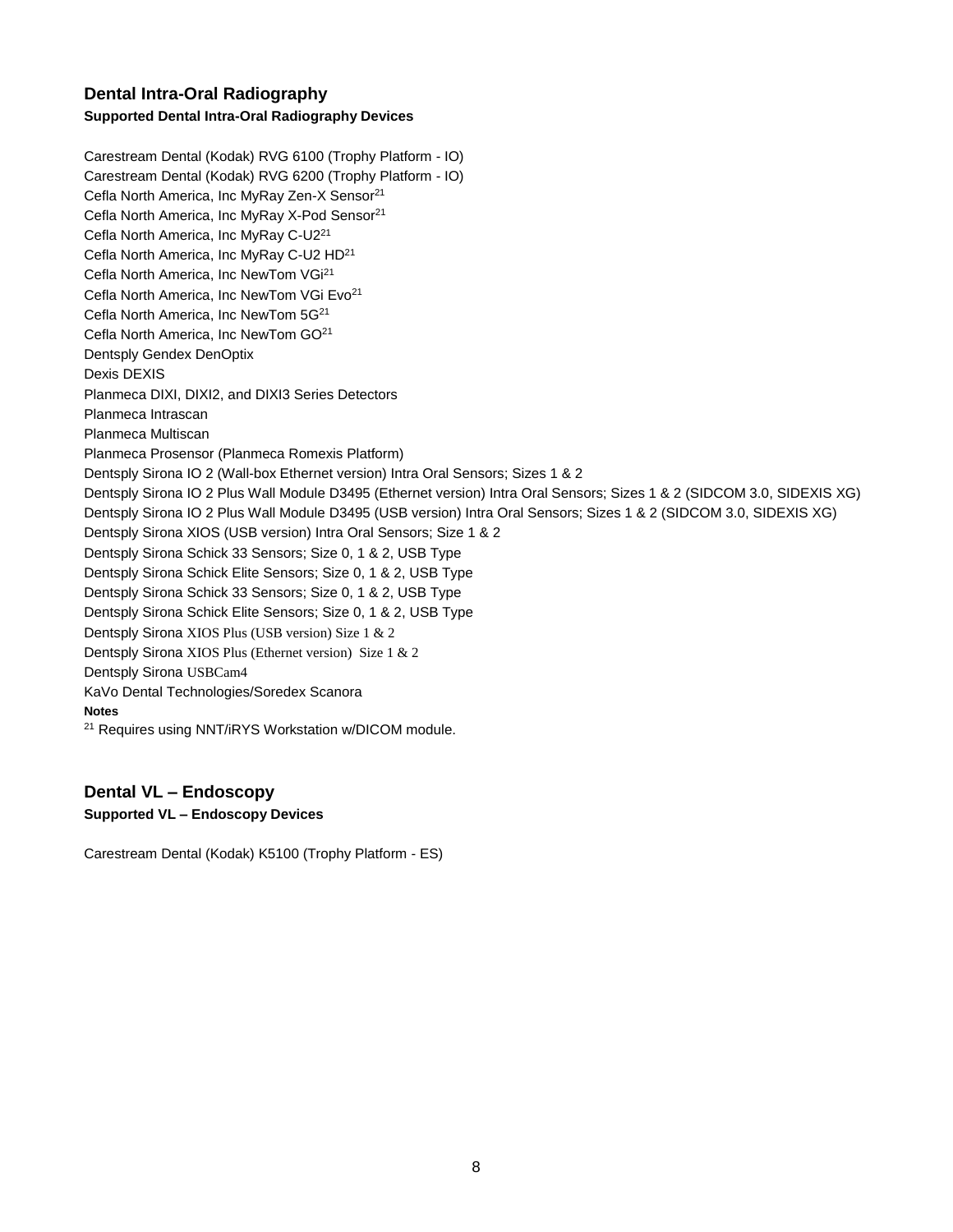# <span id="page-8-0"></span>**Dental Workstations Supported Dental Workstations**

Cefla North America, Inc NNT/iRYS GE Dental CliniView Instrumentarium Imaging CliniView Medicor MIPACS Dental Enterprise PACS Planmeca Dimaxis Pro platform Dentsply Sirona (Schick Technologies) CDR DICOM Dentsply Sirona GALAXIS Platform Dentsply Sirona SIDEXIS XG Platform Dentsply Sirona SIDICOM 3.0 Platform Dentsply Sirona SIDEXIS Software for Products (SIDCOM Platform 3.0) Dentsply Sirona SIDICOM WLS (SIDEXIS XG Platform) Dentsply Sirona SIDICOM WLS 3.1 Dentsply Sirona SIDEXIS 4 KaVo Dental Technologies/Soredex Clinview 10 Software (Clinview10) KaVo Dental Technologies/Soredex Scanora 5.0 Software (Clinview10) Trophy Radiologie RVGui

<span id="page-8-1"></span>**Digital Subtraction Supported Digital Subtraction Devices**

Philips Integris Siemens AngioStar Siemens Polytron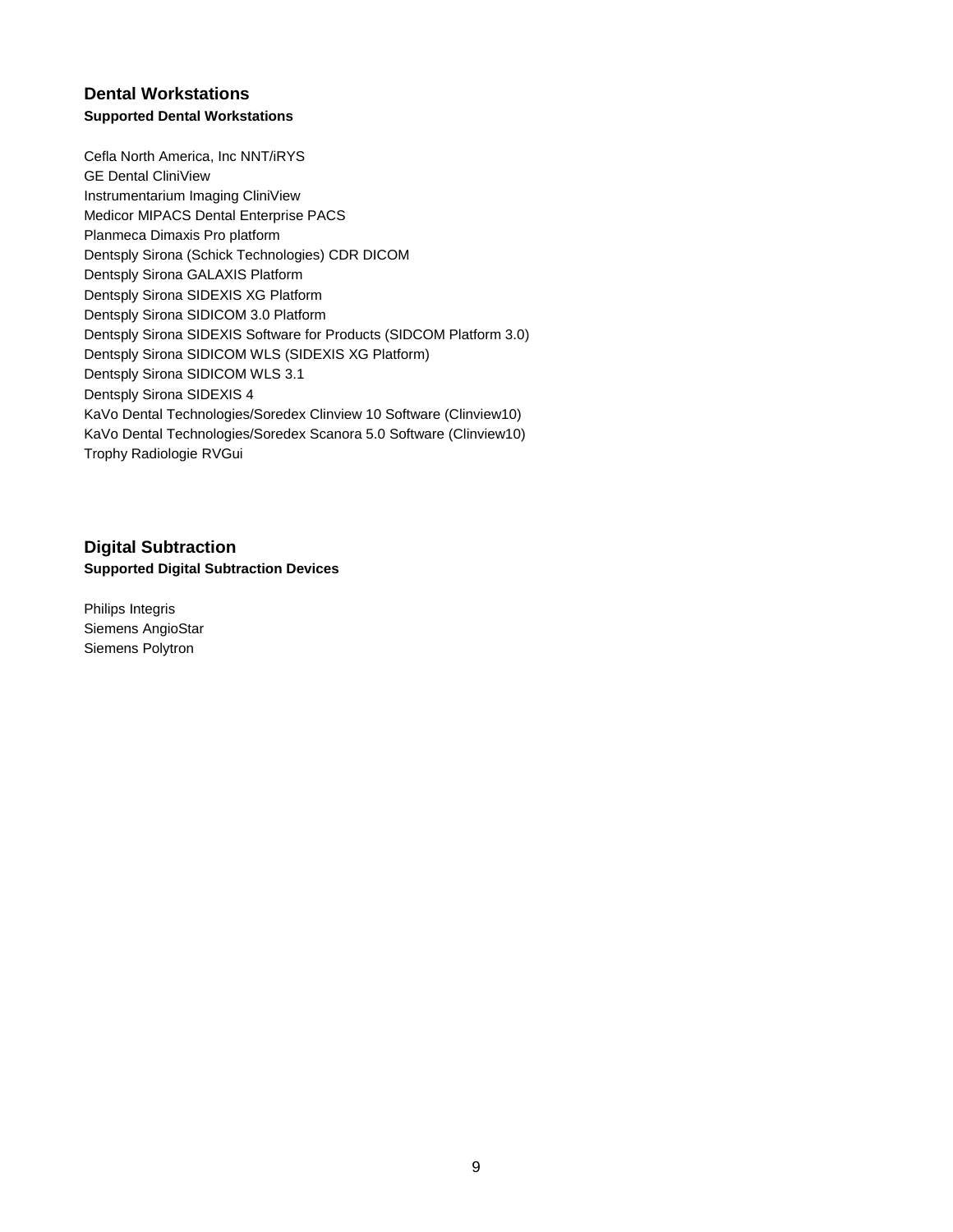# <span id="page-9-0"></span>**Direct X-Ray Supported Direct X-Ray Devices**

Agfa DX-D 100 (Platform: NX) Agfa DX-D 300 (Platform: NX) Agfa DX-D 400 (Platform: NX) Agfa DX-D 500n (Platform: NX) Agfa DX-D 600 (Platform: NX) Agfa DR 400 Agfa DR 600 Agfa Instant DR Retrofit Canon CXDI Canon CXDI Control NE Canon, RadPro Mobile 40kw Flex (with CXDI Control NE) (V. 2.17.0.20) Canon RadPRO Elite XA (w/CDXI Control NE) Canon RadPRO Elite XM (w/CDXI Control NE) Canon RadPRO Elite FM1 (w/CDXI Control NE) Canon RadPRO Mobile 40kW (w/CDXI Control NE) Canon RadPRO Mobile 40kW Flex (w/CDXI Control NE) Canon RadPRO Mobile 40kW Flex Plus (w/CDXI Control NE) Canon RadPRO Omnera 400A (w/CDXI Control NE) Canon RadPRO Omnera 400T (w/CDXI Control NE) Canon RadPRO Delinia 200 (w/CDXI Control NE) Canon RadPRO Soltus 100M (w/CDXI Control NE) Canon RadPRO Soltus 100 (w/CDXI Control NE) Canon RadPRO URS (w/CDXI Control NE) Carestream DR7500 Carestream DRX-1 Carestream DRX-Evolution Carestream DRX-Revolution Carestream, DRX Revolution Mobile (V. Image View 1.2) Carestream DR 3500 Carestream DR 9500 Carestream DRX-Mobile Retrofit Kit DEL Medical DelWorks Medical DR System CMT SmartRAD Faxitron BioVision Faxitron PathVision Faxitron CoreVision Fuji AcSelerate (Platform: FDX Console) Fuji Console Advance - DR-ID 300CL Fuji Console Advance - DR-ID 300CL (Platform: FDX Console) Fuji D-EVO (Platform: FDX Console) Fuji Unity Fuji Velocity GE ADS\_1.0 GE Definium 5000 GE Definium 8000 GE Definium AMX700 GE Discovery XR 650 (Platform Discovery XR) GE Discovery XR 656 (Platform Discovery XR) GE Discovery XR656+ GE Discovery XR 650 (Platform Discovery XR)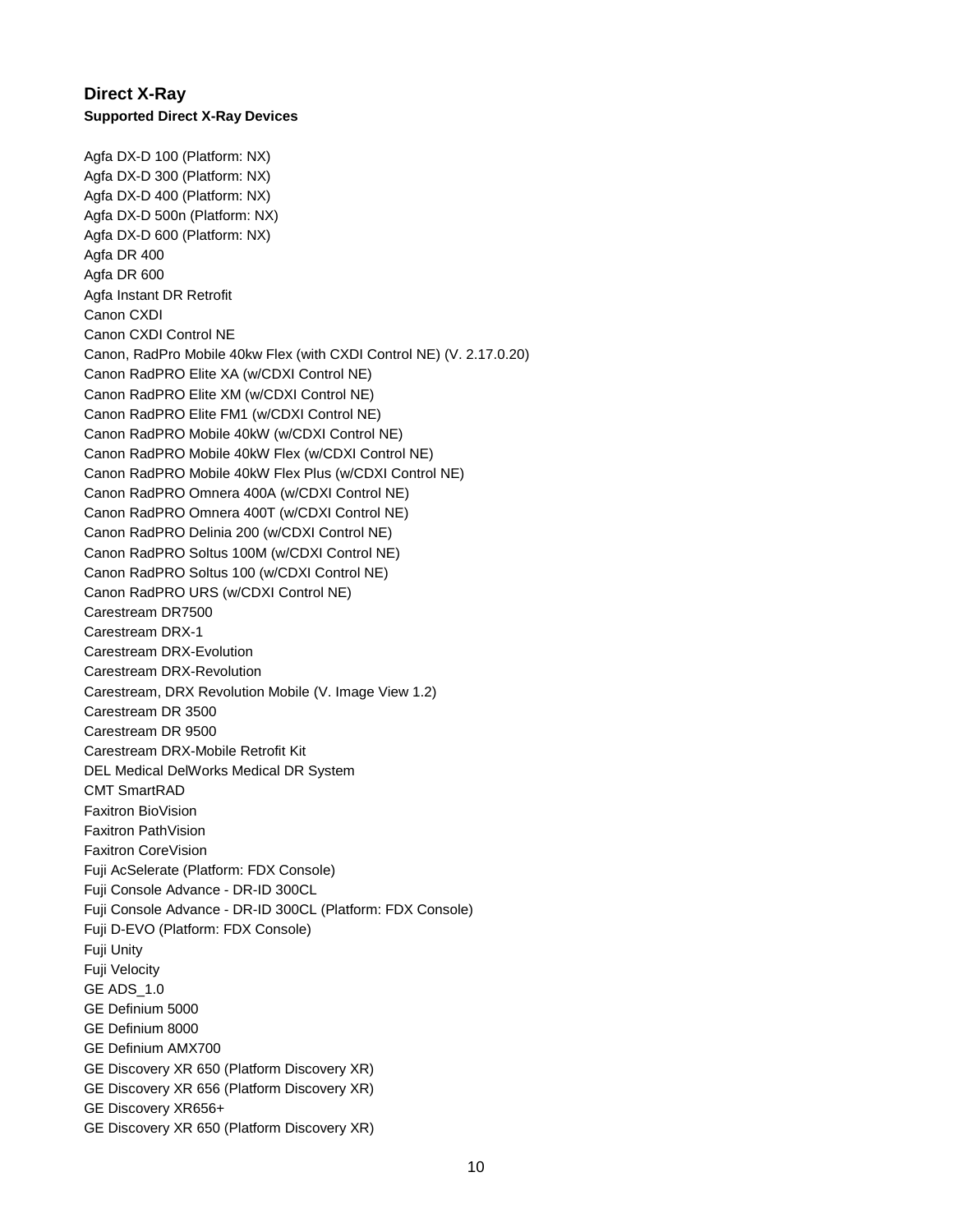GE Optima 220 (Platform Discovery XR) GE Optima XR646 GE Proteus US GE Revolution XQ/i GE Revolution XRd Hologic 1000<sup>4</sup> Hologic 5000<sup>4</sup> Hologic DROC Hologic Radex<sup>4</sup> Kodak DirectView DR5000 Kodak DirectView DR5100 Kodak DirectView DR7100 Kodak DirectView DR7500 Kodak DirectView DR9000 Konica Minolta CS-2/iQue Konica Minolta DIRECT DIGITIZER CS-7 Konica Minolta Regius CS-3 (0862) Philips Digital DIAGNOST VR Philips Digital DIAGNOST Philips DIGITAL DIAGNOST R3.0 (PLATFORM: EWS0409) Philips MOBILEDIAGNOST WDR (PLATFORM: EWS0409) Philips Eleva Workspot 2.0 Philips Essenta Compact Philips Thoravision Samsung GC85A Samsung GC80 Samsung GU60A Samsung CF50 Samsung GM60A Samsung GR40CW Samsung GM85, v3.03.17 Siemens AXIOM Multix M Siemens AXIOM Multix MP Siemens AXIOM Multix MT Siemens AXIOM Multix MU Siemens Cios Alpha, v:VA30 Siemens Cios Cios Spin, v:VA30 Siemens Cios Select, v:VA20 Siemens Mobilett Mira Siemens Mobilett Mira Max Siemens Mobilett XP Digital Siemens Multix Fusion Max Shimadzu MobileDaRt Evolution<sup>4</sup> Shimadzu MobileDaRt Evolution EFX Shimadzu MobileDaRt Evolution SZ Shimadzu MobileDaRt Evolution EFX SZ Shimadzu MobileArt Evolution AeroDR Shimadzu MobileArt Evolution EFX AeroDR Shimadzu RadSpeed DR<sup>4</sup> Shimadzu RadSpeed AeroDR SwissRay ddR Multi-System SwissRay HD3000 ddRCompact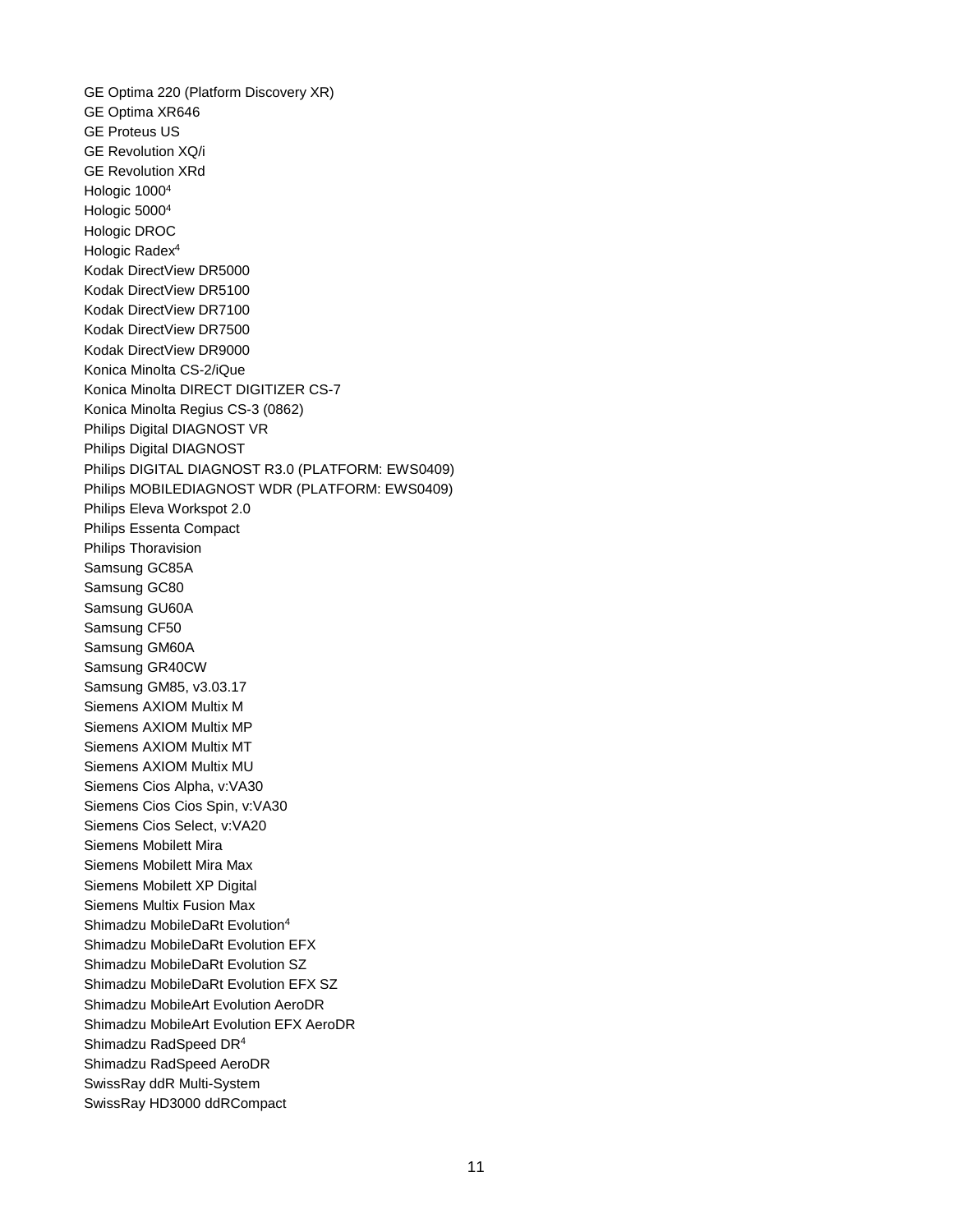SwissRay TR4000 (ddR Modulaire xxx/ddR Combi xxx) SwissRay XG5000 (ddR Combi xxx/ddR Formula xxx Toshiba RadRex-i

**Notes**

4 Data is transferred via an intermediary device. Confirm intermediary device was purchased as well.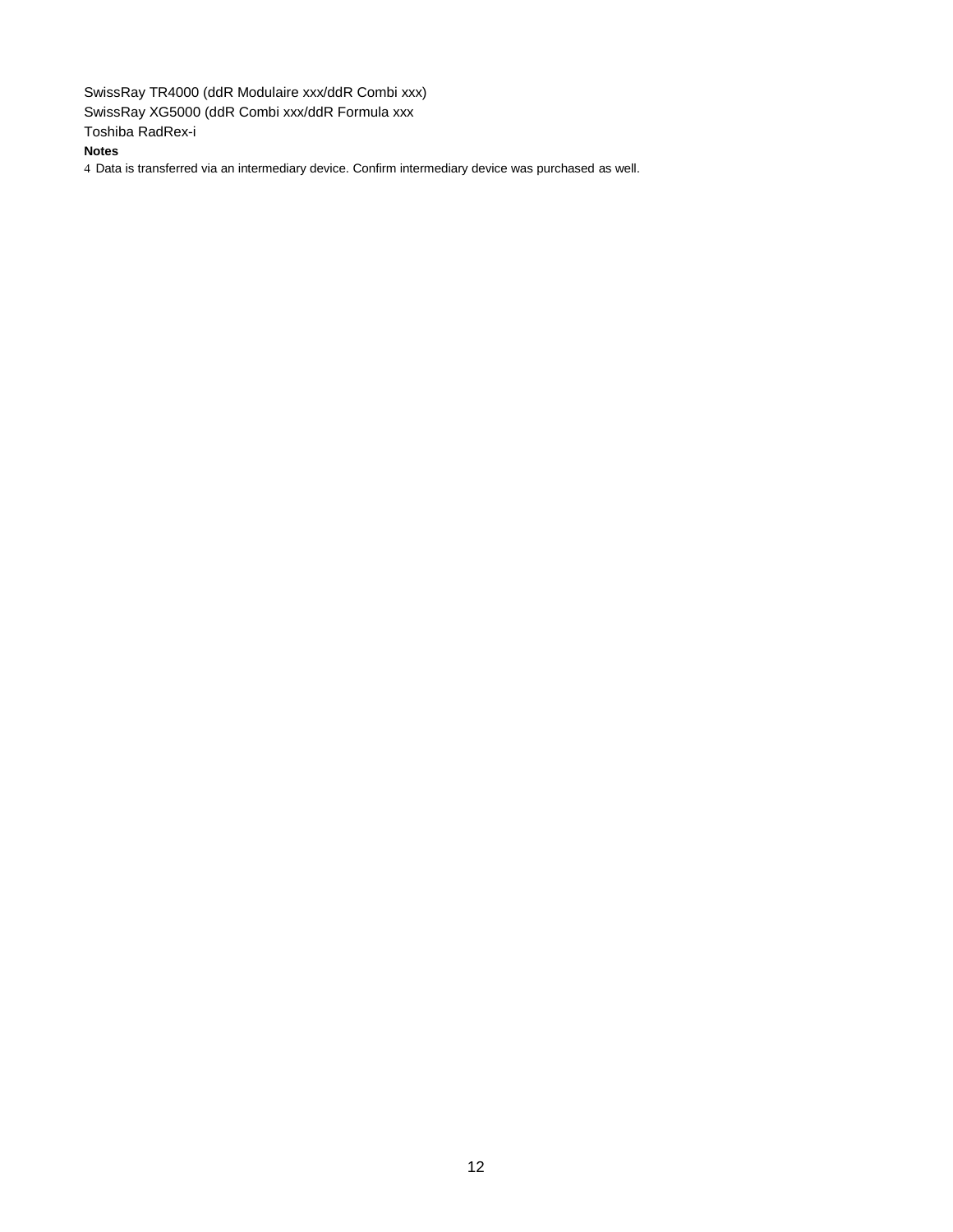# <span id="page-12-0"></span>**Evidence Creator (Encapsulated PDF) Supported Encapsulated PDF Devices**

Endosoft (UTECH) Endosoft Systems Medima Solutions PacsPrinter NeuroCom International BASIC Balance Master NeuroCom International BASIC Balance Master (Platform: Balance Manager) NeuroCom International Balance Master NeuroCom International Balance Master (Platform: Balance Manager) NeuroCom International EquiTest NeuroCom International EquiTest (Platform: Balance Manager) NeuroCom International EquiTest CRS NeuroCom International EquiTest CRS (Platform: Balance Manager) NeuroCom International inVision NeuroCom International inVision (Platform: Balance Manager) NeuroCom International PRO Balance Master NeuroCom International PRO Balance Master (Platform: Balance Manager) NeuroCom International SMART Balance Master NeuroCom International SMART Balance Master (Platform: Balance Manager) NeuroCom International SMART EquiTest NeuroCom International SMART EquiTest (Platform: Balance Manager) NeuroCom International SMART EquiTest CRS NeuroCom International SMART EquiTest CRS (Platform: Balance Manager) NeuroCom International VSR NeuroCom International VSR (Platform: Balance Manager)

# <span id="page-12-1"></span>**Film Digitizer Supported Film Digitizers**

Array Corporation AR2905<sup>4</sup> Hologic, Inc. Digital Now Film Scanner (MG)<sup>5</sup> Lumisys LS7<sup>4</sup> Lumisys LS85<sup>4</sup> Lumisys LS150<sup>4</sup> Lumisys LS200<sup>4</sup> Vidar Film Digitizer<sup>4</sup> **Notes** 4 Data is transferred via an intermediary device. Confirm intermediary device was purchased as well. 5 Tested as DICOM Object. Test images were not converted to Targa format.

### <span id="page-12-2"></span>**Film Digitizer Software Supported Film Digitizer Software**

Lumisys DI-2000 Mitra Mitra Express Vidar Clinical Express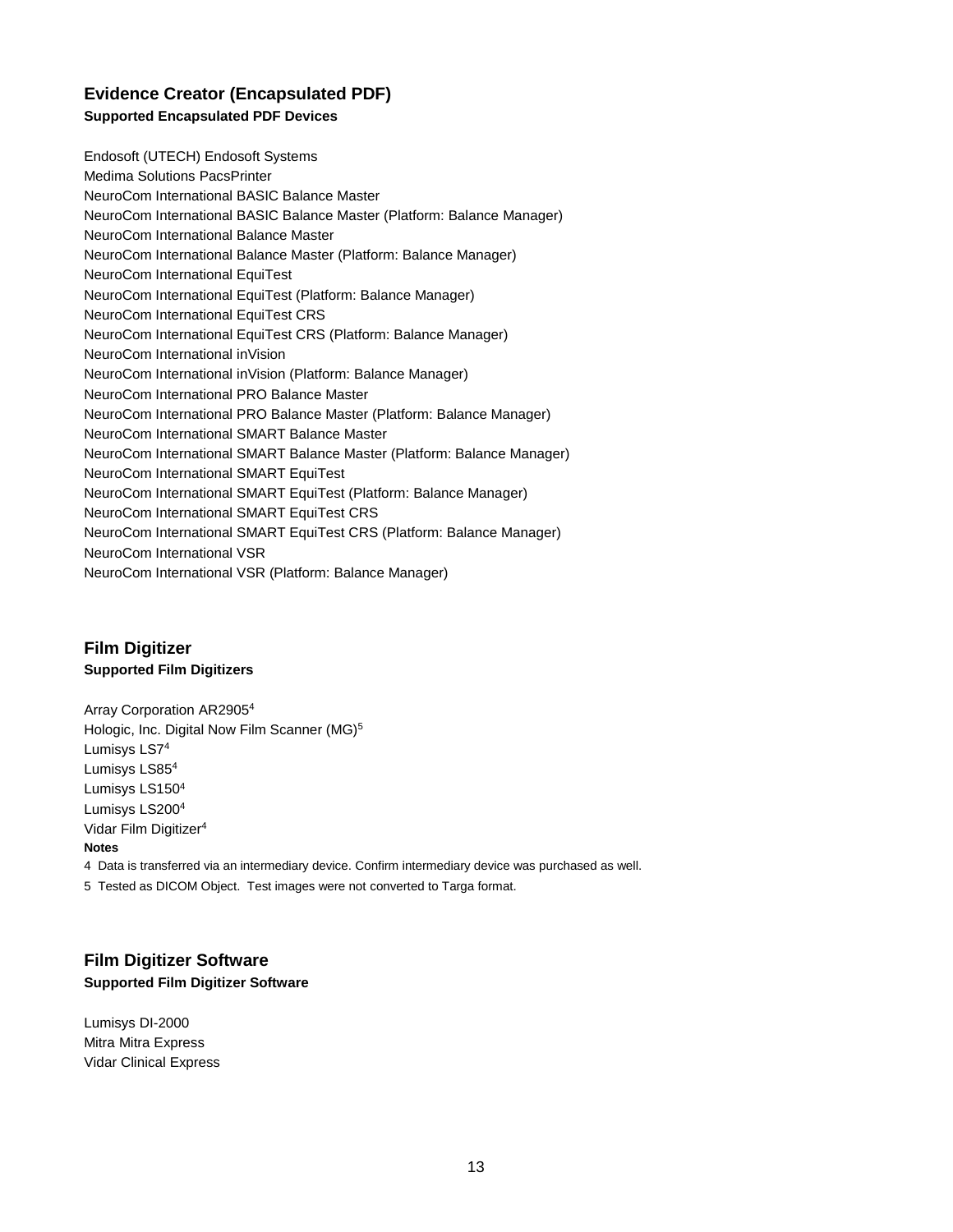# <span id="page-13-0"></span>**Frame Grabber Supported Frame Grabbers**

ALI NewPort Aspect Electronics *See Kodak MIM<sup>1</sup>* Camtronics NT-100<sup>1</sup> Camtronics NT-200<sup>1</sup> DicomIt Information Manager Foresight Imaging TIMS DICOM SYSTEM Kodak MIM Kodak MIMS-100 Kodak MIMS-200 RIS I2000 VICS<sup>2</sup> **Notes** 1 No DICOM Modality Worklist capability.

2 Poor DICOM Modality Worklist capability.

# <span id="page-13-1"></span>**General Microscopy Supported General Microscopy Devices**

STI Hawaii, Inc. STI-Colposcope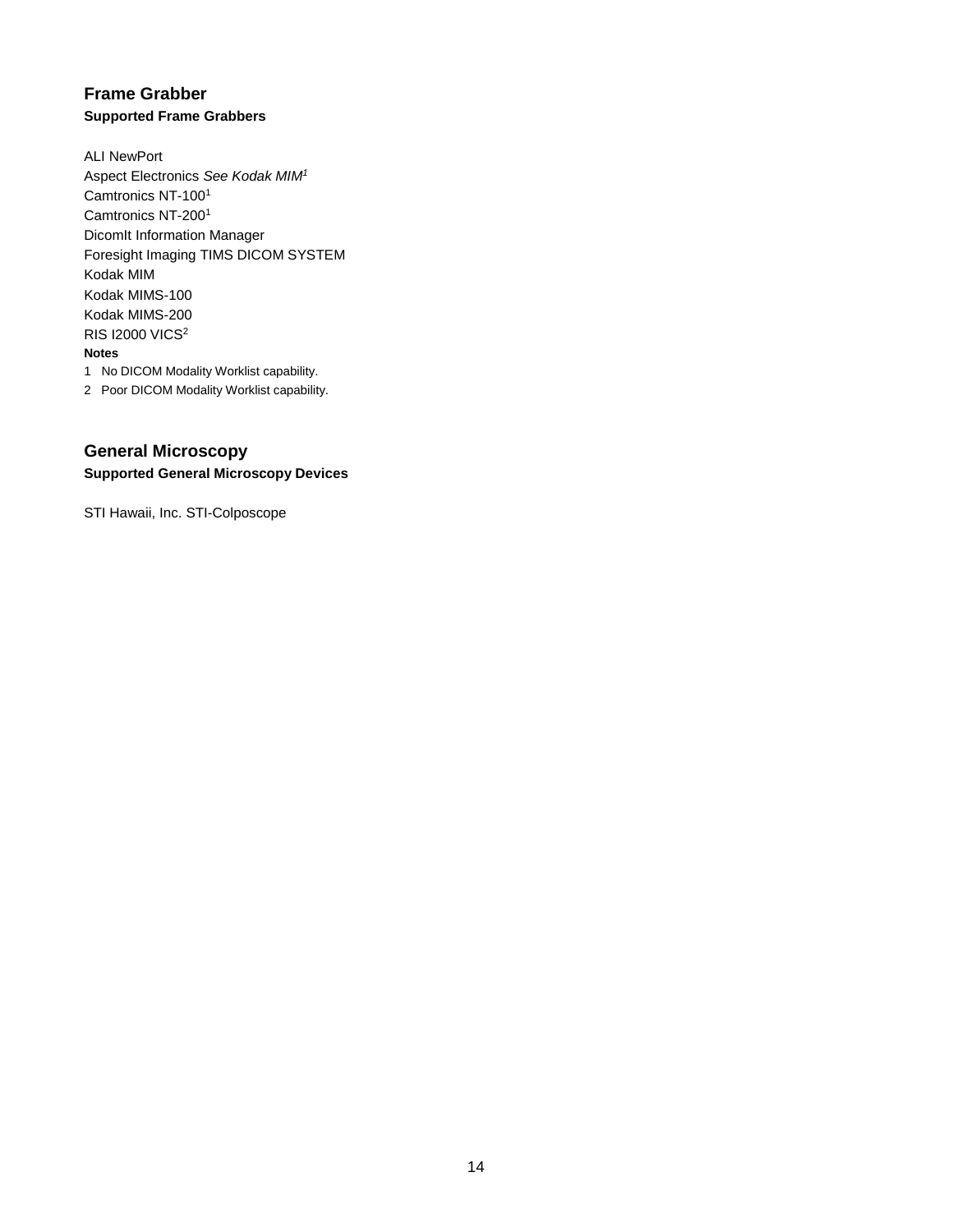### <span id="page-14-0"></span>**Magnetic Resonance Supported Magnetic Resonance Devices**

Canon Medical Systems, MR Vantage Orian (v.5.0) GE ADW GE Discovery MR 450 GE Discovery MR 750 GE Discovery MR 750W GE Optima MR430S GE Optima MR 450 GE Optima MR 450w GE Signa GE Signa Artist, v. DV26 <sup>22</sup> GE Signa HDe GE Signa HDe 1.5T (14.0) (Platform: Signa HD) GE Signa HDi GE Signa HDi 1.5T (14.0) (Platform: Signa HD) GE Signa HDx GE Signa HDx 1.5T (14.0) (Platform: Signa HD) GE Signa HDx 3.0T (14.0) (Platform: Signa HD) GE Signa Ovation HD (14.0) (Platform: Signa HD) GE Signa Profile GE Signa Profile HD (14.0) (Platform: Signa HD) SIGNA Voyager SIGNA Explorer SIGNA Creator SIGNA Architect SIGNA Artisan GE ONI Medical Systems MR 430 GE ONI Medical Systems MSK Extreme Hitachi AIRIS II Hitachi AIRIS Elite Hitachi Altaire Hitachi Echelon Hitachi Echelon Oval Hitachi Oasis Hitachi Oasis XP Marconi Eclipse 1.5T Marconi Edge/Asset Marconi Edge Marconi Vista Philips Achieva Philips GyroScan Philips GyroScanNT Philips Gyroscan Intera Philips Ingenia Philips Intera Philips Invivo DynaCad <sup>5</sup> Philips Invivo DynaCad v4.0 <sup>5</sup> Philips Invivo DynaCad Breast Philips Invivo DynaCad Post Processing Software/Prostate Philips Panorama Siemens Allegra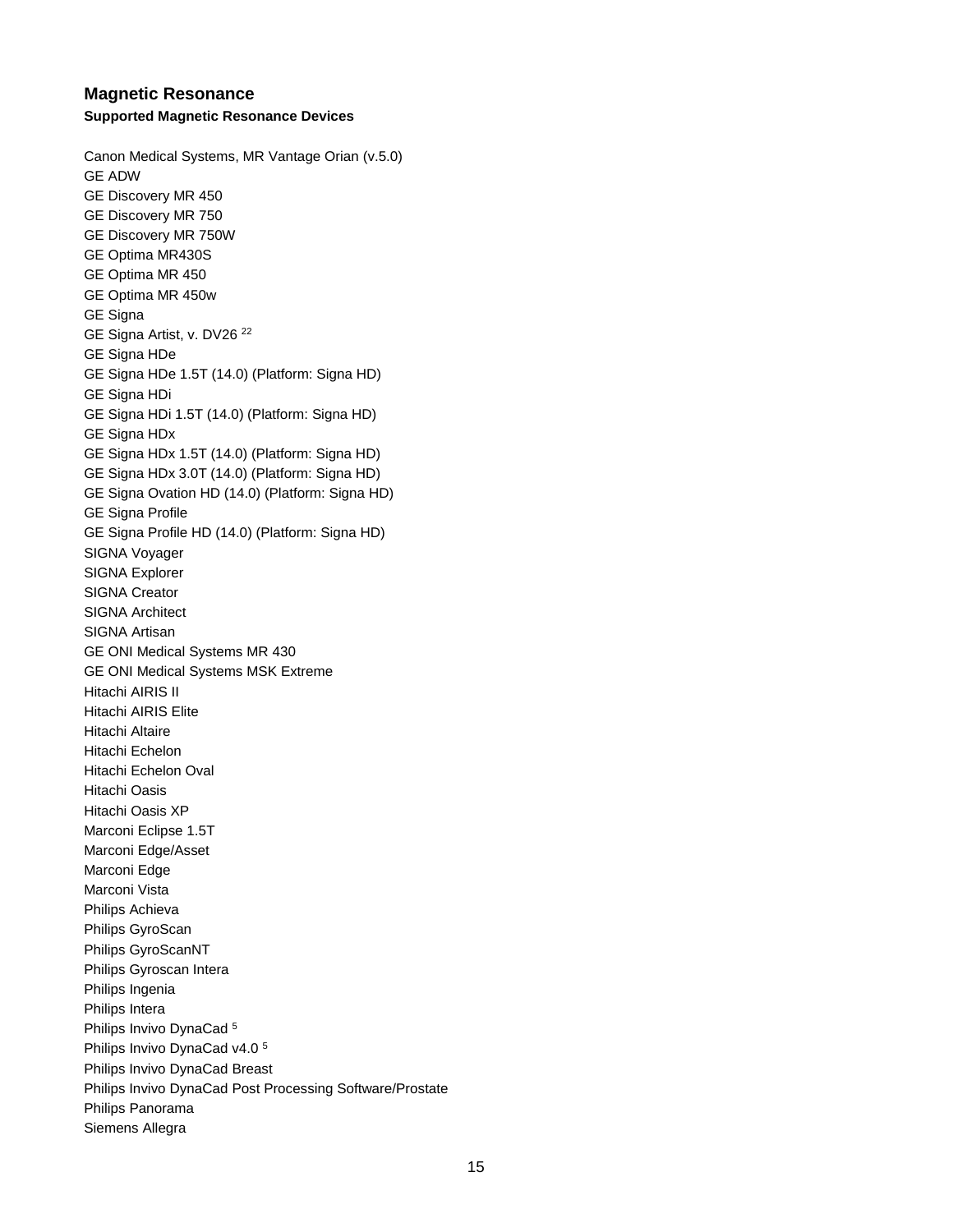Siemens Avanto (*syngo*MR) Siemens Concerto Siemens Espree (*syngo*MR) Siemens GBS III<sup>3</sup> Siemens Harmony Siemens Impact Siemens MAGNETOM<sup>3</sup> Siemens MAGNETOM Aera Siemens MAGNETOM Amira Siemens MAGNETOM Skyra Siemens MAGNETOM Verio Siemens MAGNETOM –Vision<sup>3</sup> Siemens MAGNETOM Skyrafit Siemens MAGNETOM Avantofit Siemens MAGNETOM Prismafit Siemens MAGNETOM Prisma Siemens MAGNETOM Vida Siemens Sonata Siemens Symphony Siemens *syngo*MR Siemens Trio (*syngo*MR) Toshiba Excelart Vantage (MRT-1503) Toshiba Excelart Vantage Atlas (MRT-1503) Toshiba Excelart Vantage Titan (MRT-1504) Toshiba Vantage Elan 1.5T Toshiba Vantage Titan 1.5T<sup>4</sup> Toshiba Vantage Titan 3T<sup>4</sup> Toshiba Vantage Galan 3T **Notes** 3 Tested using the DeJarnette Netshare for interfacing. Supported 4 "MPower" platform MR for Toshiba validated 5 Invivo DynaCad does not perform MWL, it is a Vista Storage only.

### <span id="page-15-0"></span>**Mammography**

#### **Supported Mammography Devices**

GE Senographe Essential<sup>5</sup> Faxitron Bioptics Corevision Faxitron Bioptics BioVision Faxitron Bioptics PathVision Hologic Affirm Prone Biopsy System (Version 1.0.2.20)<sup>22</sup> Hologic Brevera/CorLumina, Version 1.0 Hologic Cenova (CAD – Secondary Capture) Hologic Multicare Platinum Hologic SecureView Diagnostic Mammography Workstation<sup>5,17</sup> Hologic Selenia Dimensions (Selenia Dimensions V1.0 platform)<sup>5</sup> Hologic Selenia Dimensions<sup>5</sup> Hologic Selenia Dimensions, V1.9<sup>17</sup> Hologic Trident RC Specimen Workstation Senographe Pristina (Version: NGA\_1.20 Senographe Pristina 3D (Version: NGA\_1.20) Siemens Mammomat Fusion/Inspiration Siemens Mammomat Inspiration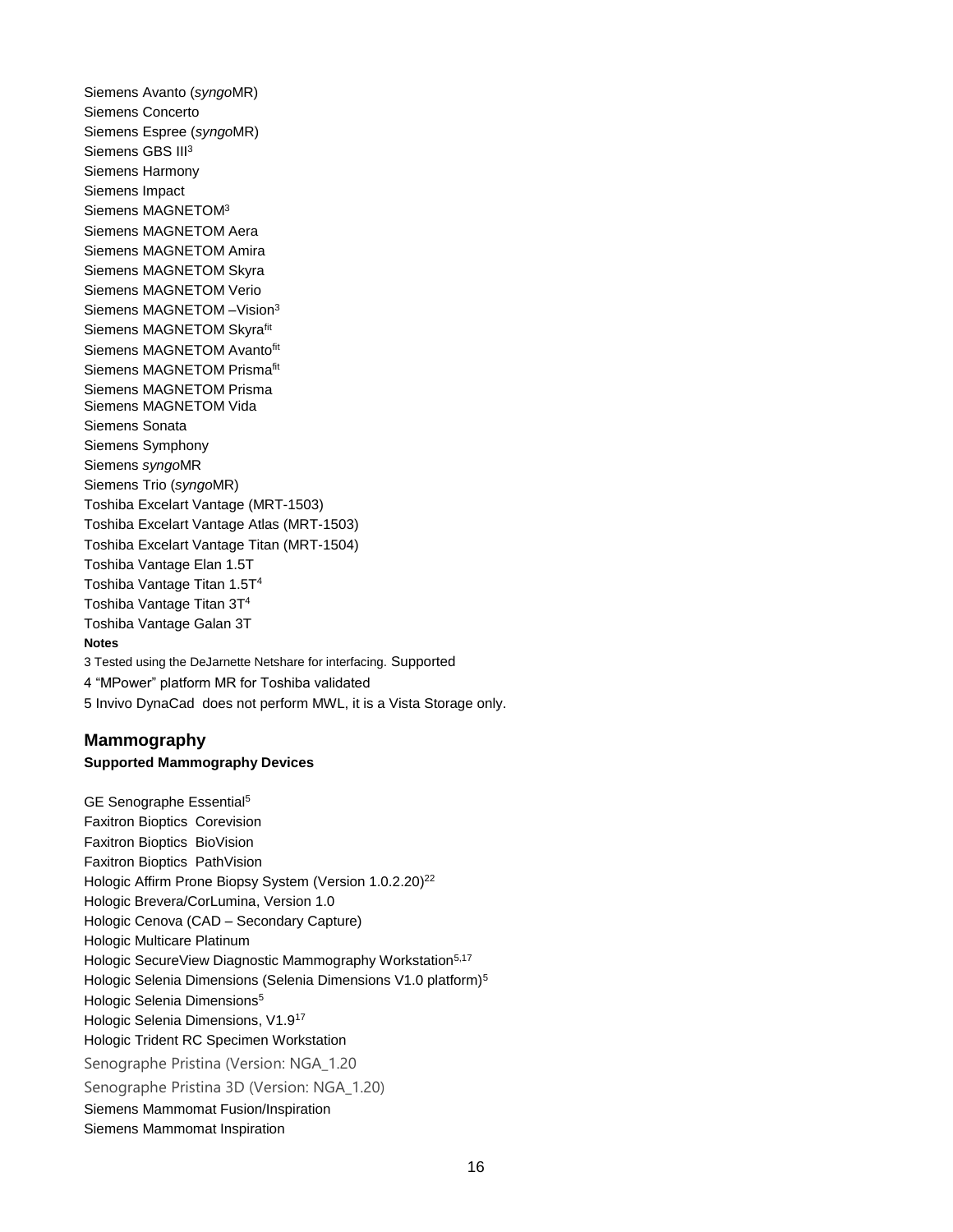#### **Notes**

5 Tested as DICOM Object. Test images were not converted to Targa format.

17 DICOM Query/Retrieve – Study/Root Q/R fully supported.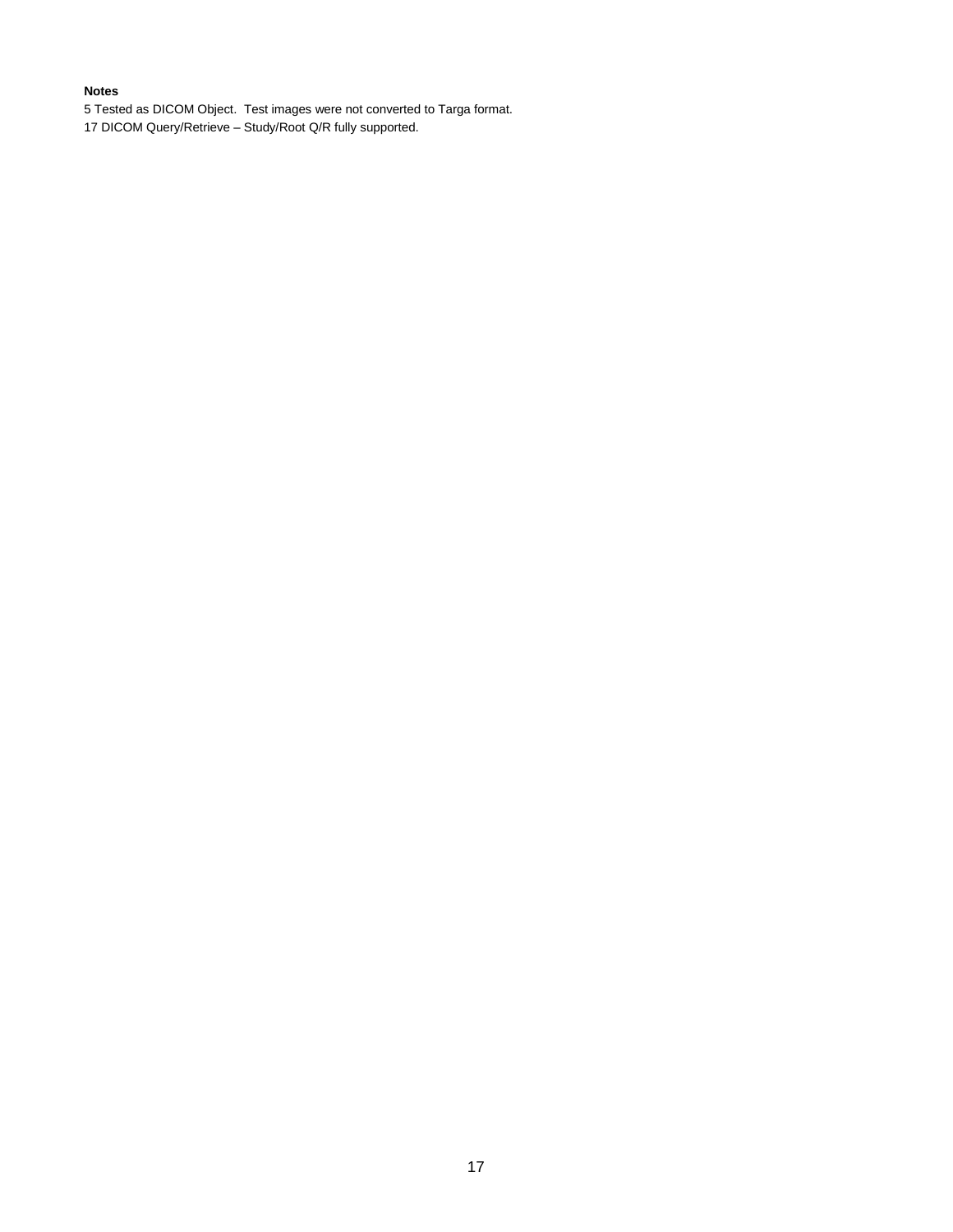# <span id="page-17-0"></span>**Middleware – Interface Engine Supported Middleware – Interface Engines**

Access AAM Agfa Impax AS3000<sup>1</sup> Agfa Impax DS3000<sup>1</sup> Agfa Impax NG3000<sup>1</sup> Carl Zeiss Meditec, Inc FORUM DeJarnette ImageshareCR DeJarnette MediShare IMAGE Information Systems iQ-WEBX IMAGE Information Systems iQ-VIEW InfiMed GoldOne<sup>2</sup> InfiMed PlatinumOne Foresight Imaging LLC TIMS 2000 SP Kodak Cluster Server Medtronics Stealth Station S7 Merge Technologies Examworks Merge Technologies MVP Mitra Agfa PACS Broker Mitra GE PACS Broker Mitra PACS Broker Mitra Picker PACS Broker PACSGEAR (formerly NAI) DICOM Box PACSGEAR PacsSCAN PACSGEAR PacsSCAN Film VIASYS Vasoguard Visual-Med DicomPush **Notes**

1 No DICOM Modality Worklist capability.

2 Poor DICOM Modality Worklist capability.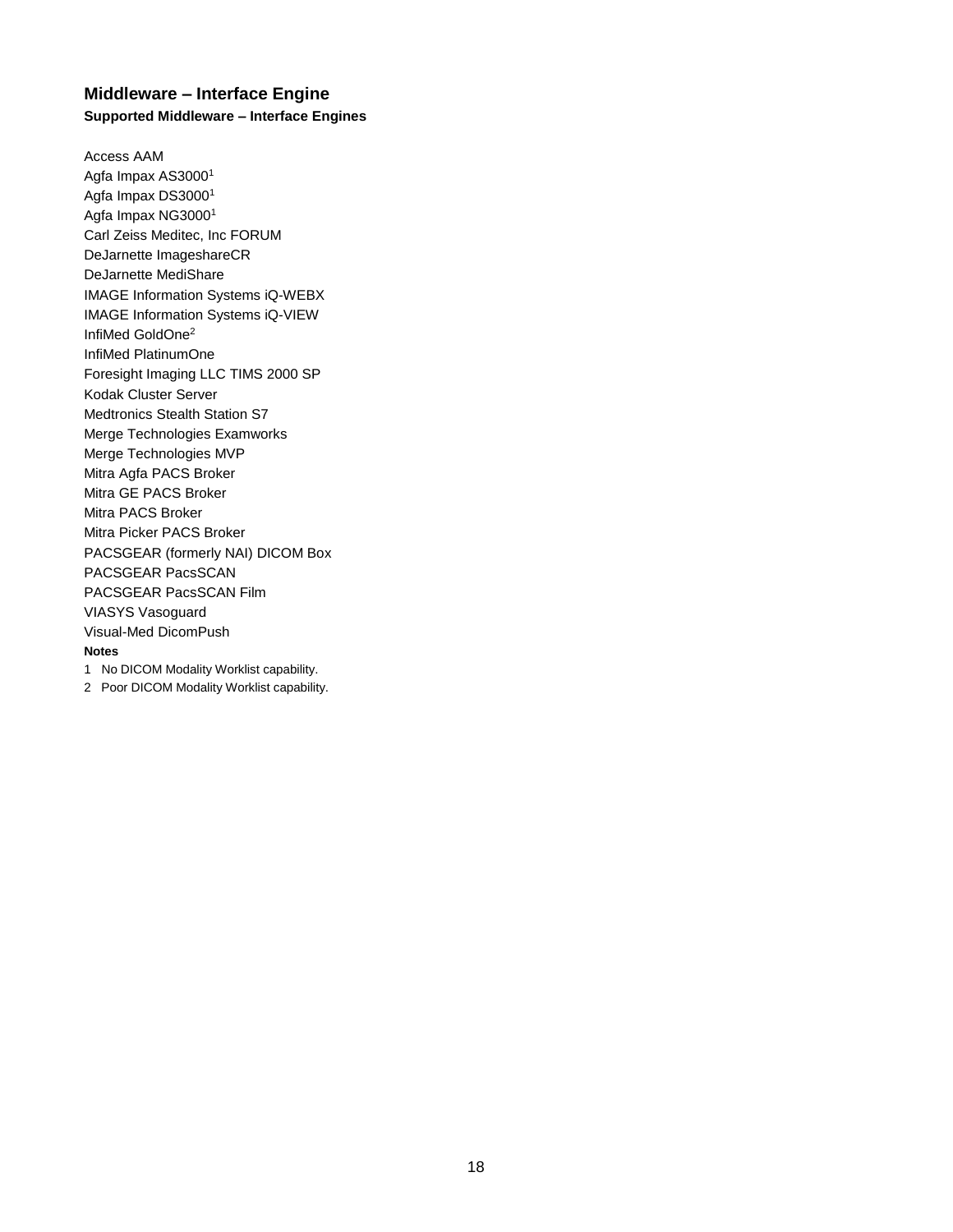# <span id="page-18-0"></span>**Nuclear Medicine Supported Nuclear Medicine Devices**

ADAC Forte<sup>4</sup> ADAC Genie<sup>1</sup> ADAC Pegasys (Wks.)<sup>2</sup> ADAC Solus<sup>4</sup> ADAC Vertex<sup>4</sup> Biodex Medical Systems, Inc Atomlab 960 Thyroid Uptake System Capintec Captus 3000 (Thyroid Uptake System) Digirad Corporation Prominence (See Digirad SeeQuanta) Digirad Corporation SeeQuanta (DICOM Modality Worklist software)<sup>4</sup> Elscint Expert GE Discovery NM 530c GE Discovery NM 570c GE Discovery NM 630 GE Infinia Camera<sup>4</sup> GE Hawkeye Camera GE Starcam GE Varicam GE Ventri Camera<sup>4</sup> GE Xeleris workstation GE Xeleris 2 Workstation GE Xeleris 3 Workstation GE Xeleris 4 Workstation Marconi IRIX Marconi Odyssey<sup>1</sup> Marconi P3000<sup>4</sup> Marconi XP2000<sup>4</sup> Pinestar Technologies NMIS DMWL<sup>4</sup> ec² Software Solutions NMIS DMWL<sup>5</sup> Philips Brightview Gamma Camera<sup>4</sup> Philips CardioMD<sup>4</sup> Philips JetStream Philips Precedence Siemens ICON workstation<sup>1</sup> Siemens Orbiter Trionix Research BIAD Trionix Research BIAD\_24 Trionix Research TRIAD **Notes**

- 1 No DICOM Modality Worklist capability.
- 2 Poor DICOM Modality Worklist capability.
- 4 Data transferred via an intermediary device. Confirm intermediary device was purchased as well.
- 5. HL7 interface for MWL only.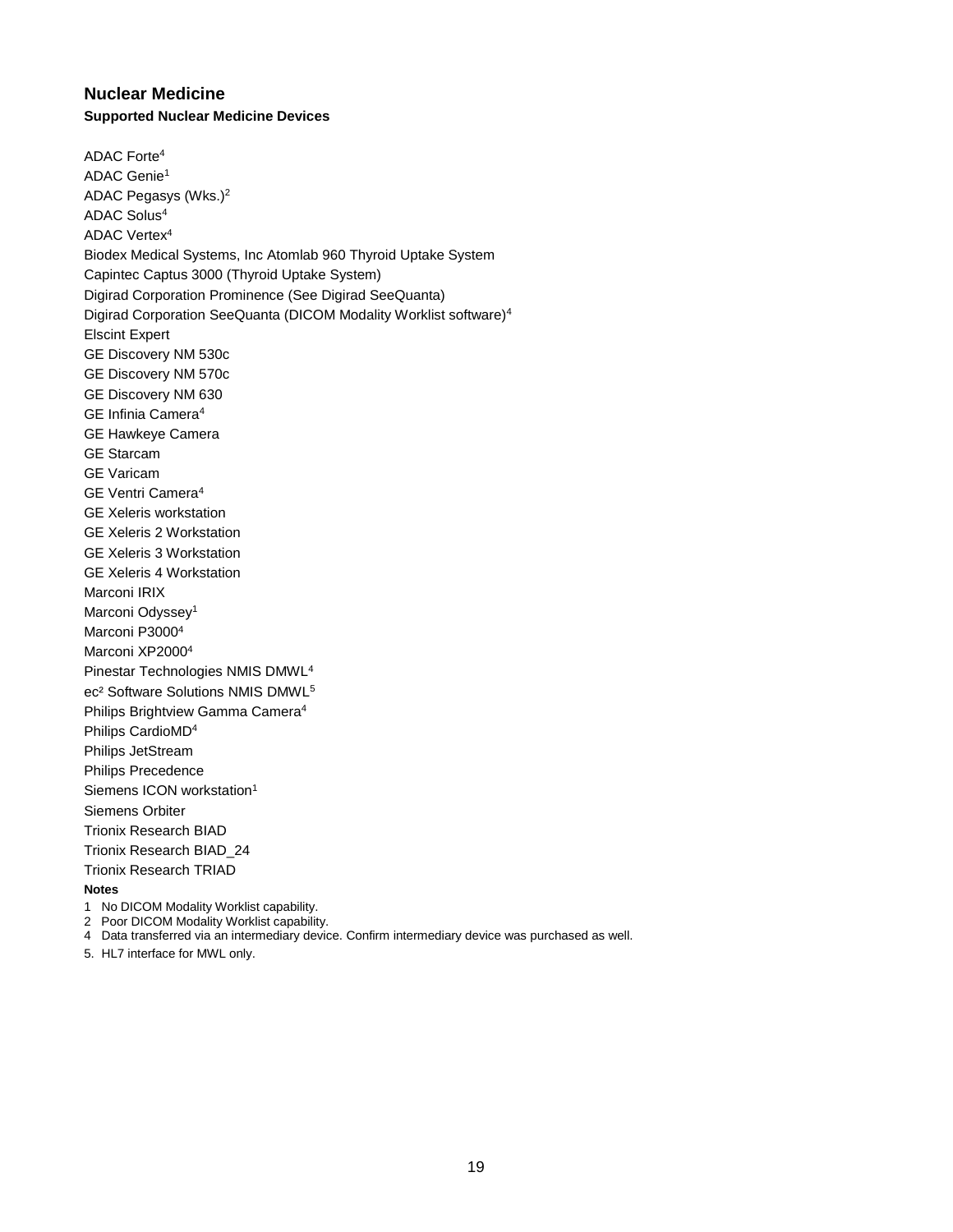# <span id="page-19-0"></span>**Nuclear Medicine - SPECT Supported Nuclear Medicine – SPECT**

GE Brivo NM 615 (NM 600 Platform) GE Discovery NM 630 (NM 600 Platform) GE NM 600 Series (Platform) GE Discovery NM/CT 670 GE Discovery NM/CT 670 Pro GE Discovery NM/CT 670 ES GE Optima NM/CT 640 (NM 600 Platform) GE Vision POWERstation Philips Brightview XCT Philips Extended Brilliance Workplace Siemens e.soft Siemens Symbia E (eSoft Platform) Siemens Symbia eSoft Platform (v8.5) Siemens Symbia S (eSoft Platform) Siemens Symbia T (eSoft Platform) Siemens Symbia T2 (eSoft Platform) Siemens Symbia T6 (eSoft Platform) Siemens Symbia T16 (eSoft Platform) Siemens Symbia E (syngo MI Applications platform) Siemens Symbia Evo (syngo MI Applications platform) Siemens Symbia Evo Excel (syngo MI Applications platform) Siemens Symbia S (syngo MI Applications platform) Spectrum-Dynamics DSPECT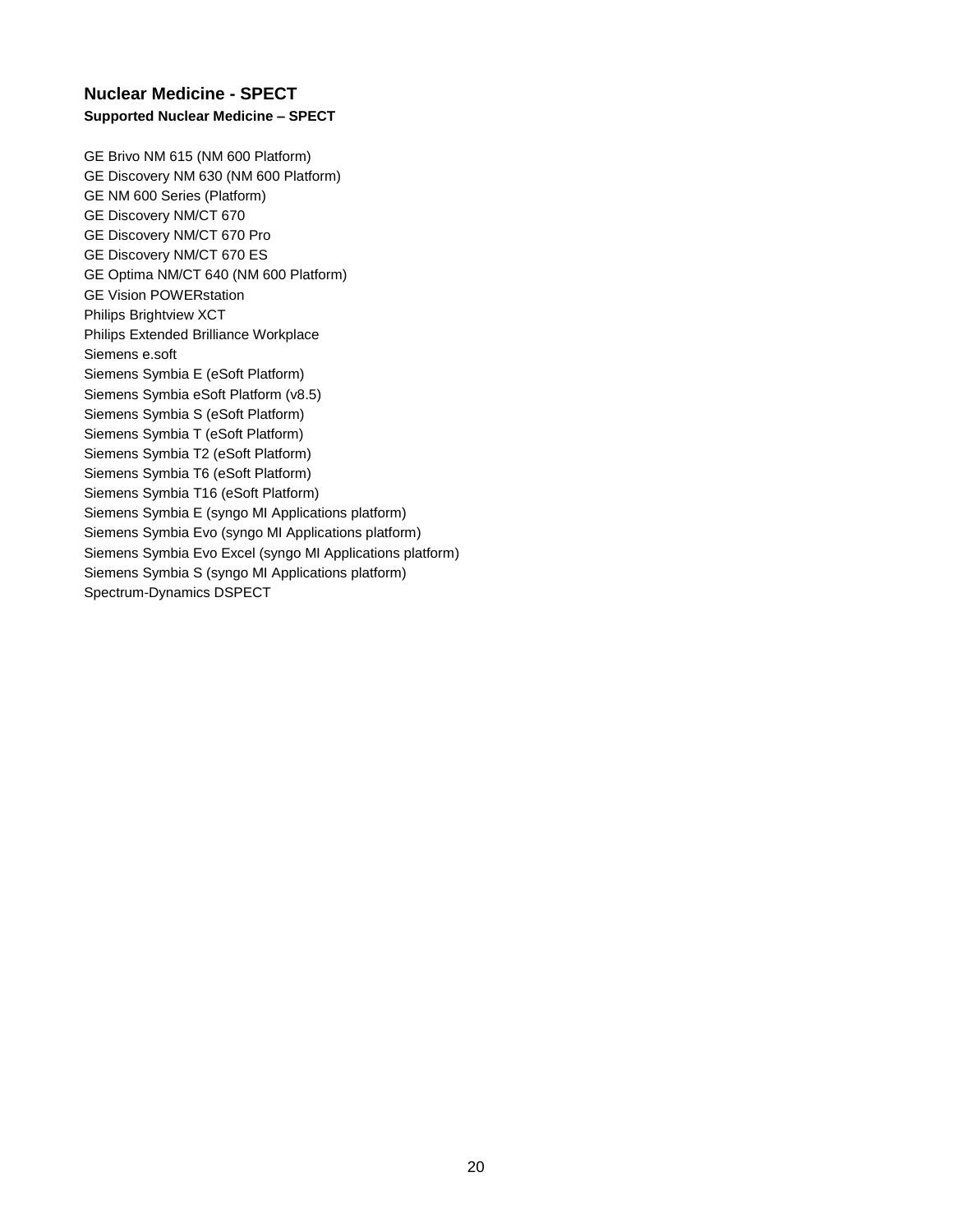# <span id="page-20-0"></span>**Ophthalmic Photography Supported Ophthalmic Photography Devices**

Canon imageSPECTRUM Review v 5.3 Canon CF1 (MYD) w/imageSPECTRUM Capture Plus v.5.0 Canon CF1 (MYD) w/imageSPECTRUM Review v.5.1 Canon CR1 Camera (non-MYD) Canon CR1 Mark II (non-MYD) Canon CR2 (Platform-Retinal Imaging Control 3.2) Canon CR2 Plus (Platform-Retinal Imaging Control 3.2) Canon CX1 (Platform-Retinal Imaging Control) Canon EyeQ Pro Canon CR2 (Platform-Retinal Imaging Control 4.1) Canon CR-2 Plus AF (Platform-Retinal Imaging Control 4.1) Canon CX-1 (Hybrid) w/imageSPECTRUM Capture Plus Version 5.0 Canon CX-1 (Hybrid) w/imageSPECTRUM Review Version 5.1 Canon CR2 w/imageSPECTRUM Capture Plus Version 5.0 Canon CR-2 Plus AF w/imageSPECTRUM Capture Plus Version 5.0 Canon CR-2 Plus AF w/imageSPECTRUM Review Version 5.1 Canon CR-2 AF w/imageSPECTRUM Review Version 5.1 Carl Zeiss Meditec, Inc. CLARUS 500, Version 1.0.x  $(1.0.4/1.0.5)^{18^{24}}$ Carl Zeiss Meditec, Inc. IOL Master 500<sup>15,18</sup> Carl Zeiss Meditec, Inc. IOL Master 700 Carl Zeiss Meditec, Inc. VISUCAM Carl Zeiss Meditec, Inc. VISUPAC Carl Zeiss Meditec, Inc. FORUM Carl Zeiss Meditec, Inc. Photo 600/800 w/FORUM CenterVue EIDON (Confocal Scanner) Chace and Associates Technologies, LLC ZPIP Escalon Ophthavision Estenda JVN Haag Streit EyeCap Haag Streit Octopus 600 w/Eyesuite Haag Streit Octopus 900 w/Eyesuite Haag Streit Lenstar LS 900 w/Eyesuite Haag Streit BX900 w/Eyesuite Haag Streit BI900 w/Eyesuite Haag Streit Imaging Module 900 w/Eyesuite Haag Streit Imaging Module 600 w/Eyesuite Haag Streit Fundus module 300 w/Eyesuite ifa united I-tech Inc ifa ecPACS Kowa VKDICOM Kowa VK-2 Medflow oiCapture<sup>15</sup> Medflow MFCapture Nidek 3Dx Nidek (PACSPLUS) AFC 210/230 (PPdicom300E) Nidek OICAPTURE OCULUS Optikgeraete GmbH. Pentacam OIS (Merge Healthcare) EyeStation Q5 (Platform: OIS Winstation) OIS (Merge Healthcare) EyeStation Q5R (Platform: OIS Winstation) OIS (Merge Healthcare) EyeStation Z (Platform: OIS Winstation) OIS Winstation (Platfrom) Optos Optos Retinal Scanner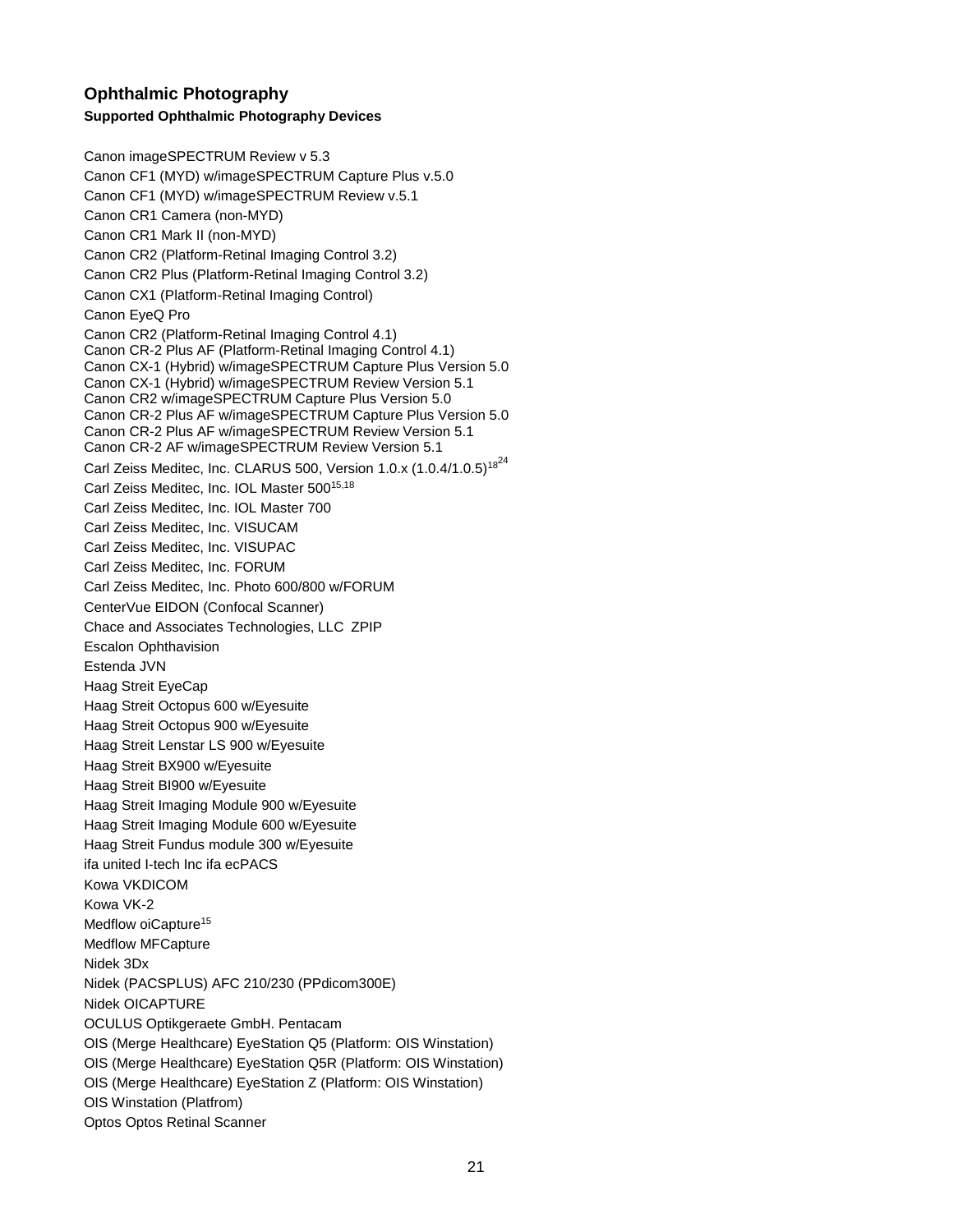Optos P200DTX Orion Imaging EyeCap RadInfo Systems oiCapture<sup>15</sup> Topcon IMAGEnet Topcon Eyeroute Topcon EZ Lite2 Topcon IMAGEnet 5 Visual Pathways Aris 70 Visual Pathways Aris 70 VigilAnt Visual Pathways Aris 110 Visual Pathways RSVP Volk Optical Inc. PictorWorkstation (v. 4.05) **Notes** 15 Does not support OP SOP Classes. 18 DICOM Encapsulated PDF

# <span id="page-21-0"></span>**Ophthalmic Ultrasound Supported Ophthalmic Ultrasound Devices**

Ellex Medical Pty Ltd Eyecubed Ophthalmic Technologies, Inc. OTI-SCAN Ophthalmic Technologies, Inc. OTI-SCAN 1000 Ophthalmic Technologies, Inc. OTI-SCAN 2000

# <span id="page-21-1"></span>**Ophthalmic Workstation Supported Ophthalmic Data Management Workstation**

Haag-Streit AG EYESUITE Topcon Synergy Topcon 3D-OCT<sup>18</sup>

# <span id="page-21-2"></span>**Optical Coherence Tomography (Ophthalmology use only) Supported Ophthalmic Coherence Tomography Devices**

Carl Zeiss Meditec, Inc. Cirrus HD-OCT 400/4000<sup>18</sup> Carl Zeiss Meditec, Inc. Cirrus HD-OCT 500/5000<sup>18</sup> Carl Zeiss Meditec, Inc. Cirrus HD-OCT Ver 9.0<sup>18</sup> Carl Zeiss Meditec, Inc. Cirrus HD-OCT Ver 10.0<sup>18</sup> Heidelberg Engineering Spectralis HRA + OCT Heidelberg Engineering Spectralis OCT Ophthalmic Technologies, Inc. OCT Ophthalmoscope Optovue XR Avanti w/DICOM Module 2.1+ Optovue iCAM w/DICOM Module 2.1+ Optovue iVue w/DICOM Module 2.1+ Optovue RTVue w/DICOM Module 2.1+ Optovue iScan w/DICOM Module 2.1+ **Notes:**  18 DICOM Encapsulated PDF

# <span id="page-21-3"></span>**Other**

**Other Supported Devices**

DesAcc, Inc. Health Data Explorer MeVis Medical Solutions AG (Veolity) v.1.4<sup>1</sup> Smith-Nephew 660IMS (works with Integration Broker) Smith-Nephew Integration Broker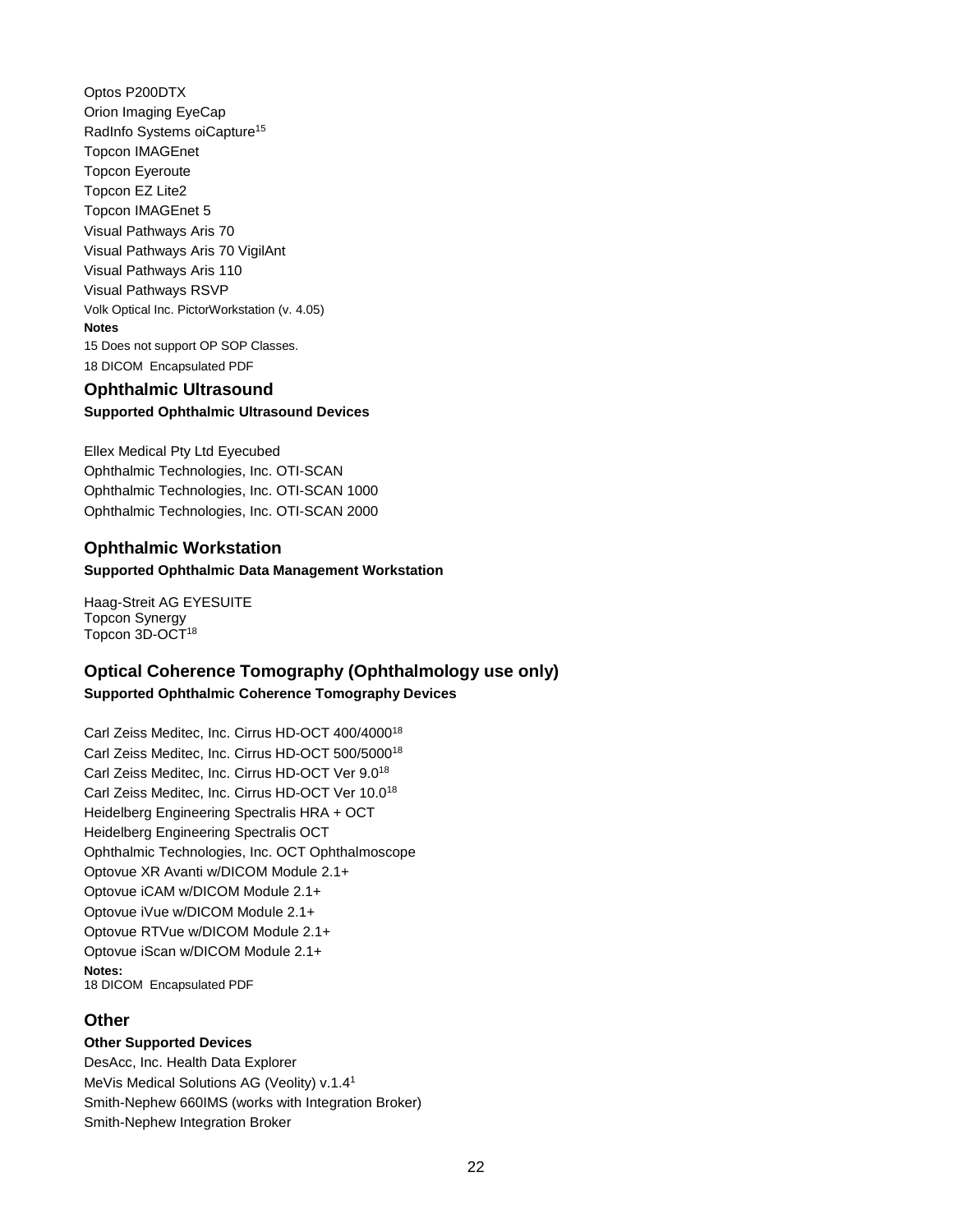#### VASAMED - PAD-IQ, 3.05

**Notes:**  Image Reading Software<sup>1</sup>

### <span id="page-22-0"></span>**PET**

#### **Supported PET Devices**

#### CTI PET

Philips Extended Brilliance Workspace Philips Gemini GXL Philips Gemini TF Philips Astonish TF 16 Siemens Biograph6 Siemens Biograph40 Siemens Biograph64 Siemens mi.CT (Biograph 64)

### <span id="page-22-1"></span>**PET/CT**

#### **Supported PET/CT Devices**

GE Discovery 610 (Platform: Discovery 2006) GE Discovery 710 (Platform: Discovery 2006) GE Discovery PET/CT GE Discovery MI GE Discovery MI DR GE Optima 560 (Platform: Discovery 2006) Philips Healthcare Ingenuity PET/CT Philips Healthcare Vereos PET/CT Siemens Biograph mCT Siemens Biograph mCT Flow Siemens Biograph TruePoint Siemens Biograph Horizon Siemens Biograph Vision (PT/CT), v.VG75A Siemens Biograph Vision (PT/CT), v.VG76A Siemens *syngo* MI.PET/CT 2012A Siemens m.CT (Platform syngo mI.PET/CT 2011A) Siemens Somatom Definition AS (Platform syngo mI.PET/CT 2011A) Siemens Somatom Definition Flash (Platform syngo mI.PET/CT 2011A) Siemens *syngo* MI.PET/CT 2012A Toshiba Celesteion

### <span id="page-22-2"></span>**PET/MR Supported PET/MR Devices**

Siemens Biograph mMR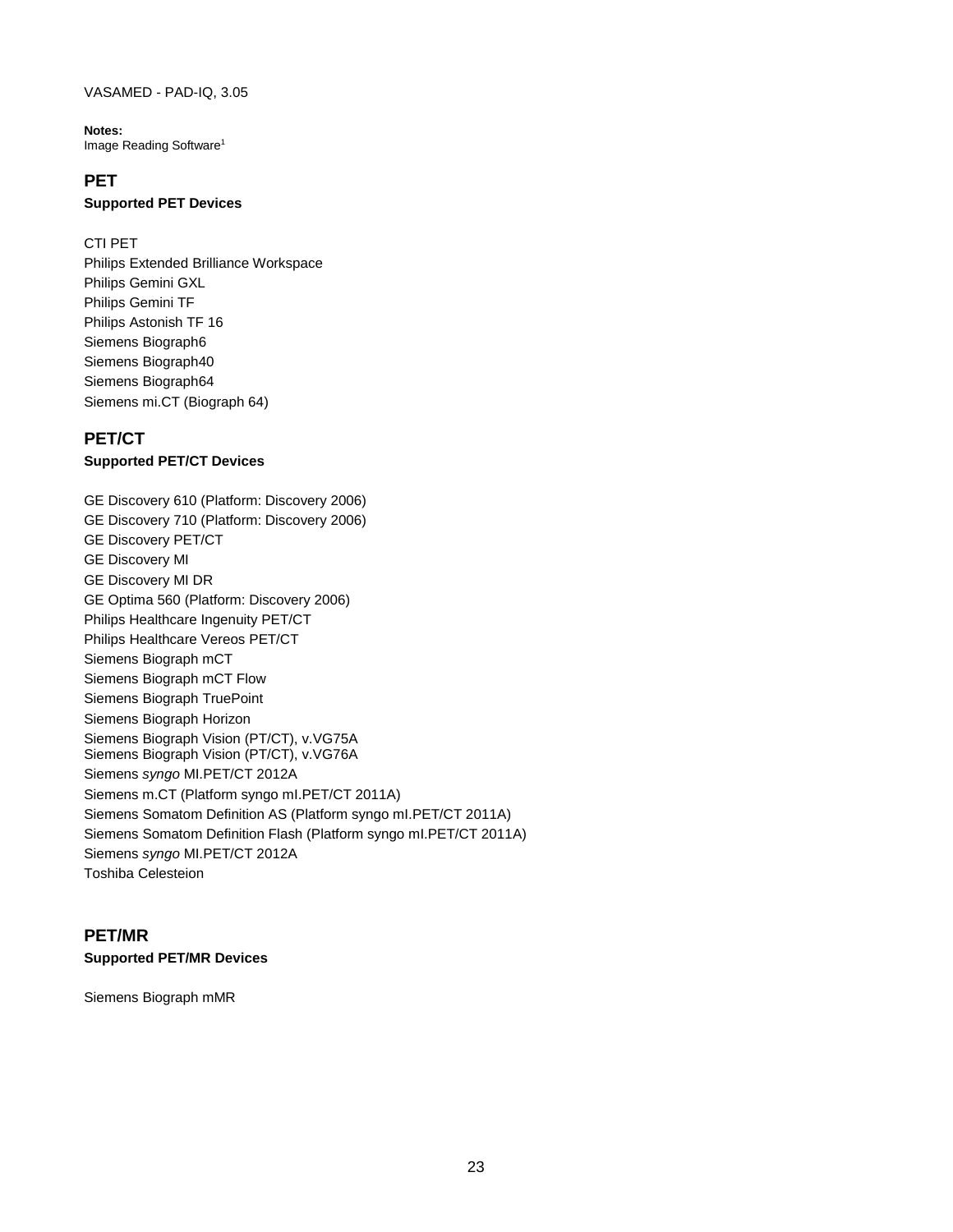# <span id="page-23-0"></span>**Q/R – 3D Reconstruction Workstation**

#### **Supported Query/Retrieve 3D Reconstruction Workstations**

TeraRecon Aquarius<sup>17</sup> Vital Imaging Vitrea 3D<sup>17</sup> Voxar 3D<sup>17</sup> **Notes** 17 DICOM Query/Retrieve – Study/Root Q/R fully supported.

# <span id="page-23-1"></span>**Q/R – Planning Workstation**

#### **Supported Query/Retrieve Planning Workstations**

Bronchus Technologies Lungpoint Virtual Bronchoscopic Navigation System<sup>16</sup> OrthoView OrthoView Workstation<sup>17</sup>

Voyant Health (formally Orthocrat) TraumaCad (Orthopedic Templating)<sup>17</sup> **Notes**

16 DICOM Query/Retrieve – Performs C-Find SCU and C-Move SCU roles only. 17 DICOM Query/Retrieve – Study/Root Q/R fully supported

### <span id="page-23-2"></span>**Q/R – Routers Supported Query/Retrieve Routers**

.

Intelerad IntelePACS Medweb Server (MAG\*3.0\*66 only)<sup>16</sup> ScImage Picom Enterprise (MAG\*3.0\*116 v3.3)<sup>16</sup> ScImage Picom Enterprise (MAG\*3.0\*66 only)<sup>16</sup> **Notes**

16 DICOM Query/Retrieve – Performs C-Find SCU and C-Move SCU roles only.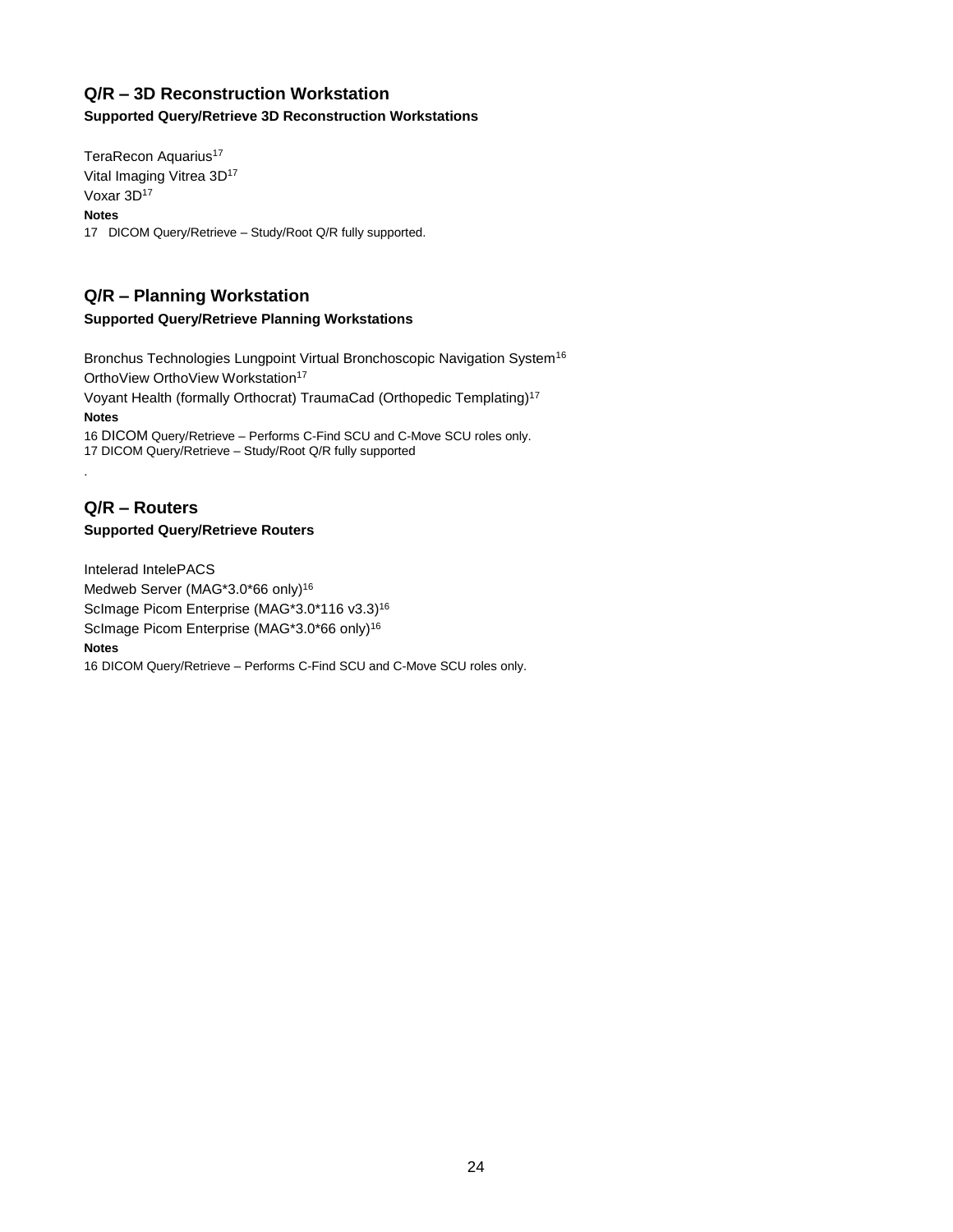# <span id="page-24-0"></span>**Q/R – Workstations Supported Query/Retrieve Workstations**

Agfa Impax 6.5 (cPACS)<sup>16</sup> Bayer Radimetrics Enterprise Platform<sup>17</sup> GE AWS<sup>17</sup> Marconi VoxelQ<sup>17</sup> Medimage DICOMLink<sup>16</sup> MIM Software, v6.8<sup>1</sup> MVISUM, Inc. Cardiology Communications System – DICOM Interface<sup>16</sup> NordicNeuroLab nordicBrainEx<sup>1</sup> Perkins EZ PIC HD Philips Medical System 3D Roadmap R2 (Platform: XtraVision R8)<sup>17</sup> Philips Medical System Allura 3D-CA R3 (Platform: XtraVision R8)<sup>17</sup> Philips Medical System Allura 3D-RA R6 (Platform: XtraVision R8)<sup>17</sup> Philips Medical System Allura XperCT R2 (Platform: XtraVision R8)<sup>17</sup> Philips Medical System Allura XperGuide R2 (Platform: XtraVision R8)<sup>17</sup> Philips Medical System CTO Navigator (Platform: XtraVision R8)<sup>17</sup> Philips Medical System CTTrueView R2 (Platform: XtraVision R8)<sup>17</sup> Philips Medical System MultiModality Roadmap R1 (Platform: XtraVision R8)<sup>17</sup> Philips Medical System StentBoost R2 (Platform: XtraVision R8)<sup>17</sup> Philips Medical System StentBoost R3 (Platform: XtraVision R8)<sup>17</sup> Philips Healthcare Intellispace Portal 6.0 Philips Healthcare Intellispace Portal 7.0 Philips Healthcare Intellispace Portal 8.0 Philips Healthcare DynaCAD Lung<sup>1</sup> Segami Oasis Siemens *syngo* MMWP (Multi-Modality Workplace)<sup>17</sup> Siemens *syngo*.via<sup>17</sup> Siemens *syngo* X-Leonardo<sup>17</sup> Siemens *syngo* X Workplace<sup>17</sup> Vital Imaging Vitrea Enterprise Suite V1.2<sup>17</sup> **Notes** 1 No DICOM Modality Worklist capability. 16 DICOM Query/Retrieve – Performs C-Find SCU and C-Move SCU roles only.

17 DICOM Query/Retrieve – Study/Root Q/R fully supported. Formerly named EXPOSURE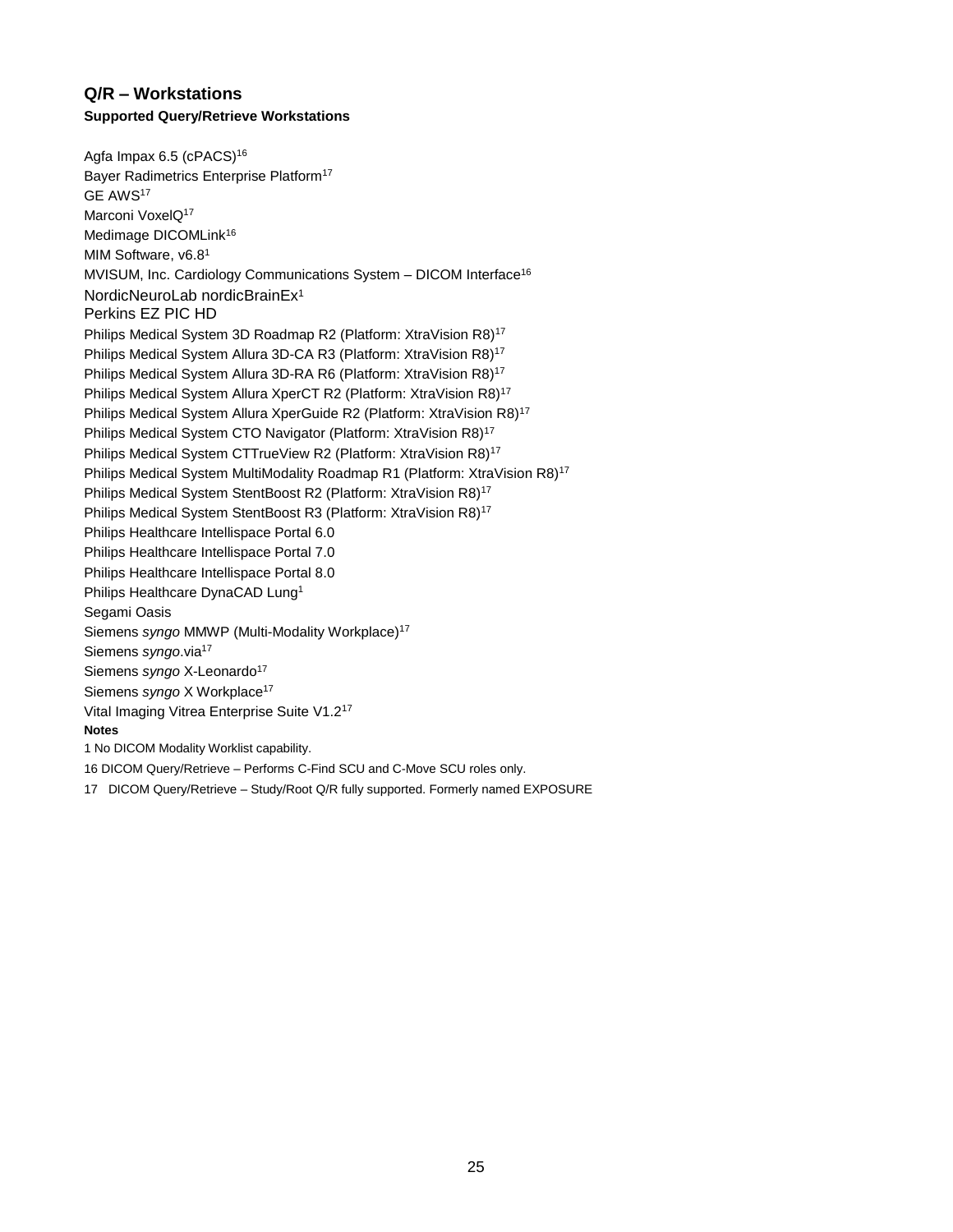# <span id="page-25-0"></span>**Radio Fluoroscopy and X-Ray Angiography Supported Radio Fluoroscopy and X-Ray Angiography Devices**

CMT SmartSpot PrimaX Dornier MedTech Compact Delta II (UIMS platform) Dornier MedTech Doli-S II (UIMS platform) Dornier MedTech Opus II (UIMS platform) Dornier MedTech Genesis (UIMS platform) Dornier MedTech Gemini (UIMS platform) Dornier MedTech UIMS Platform 4.x GE DLX GE DRS GE LCA-DLX Advantx Angio GE Mini View 6800 GE OEC 2800 UroVIEW GE OEC 9800 GE OEC 9900 GE OEC Elite GE Precision 500D (Platform Precision 500) GE Precision 500D w/ Flashpad (Platform Precision 500) GE Precision RXi<sup>17</sup> GE Precision MPi GE Innova IGS 520 GE Innova IGS 530 GE Innova IGS 540 GE Innova IGS 620 GE Innova IGS 630 GE Discovery IGS 730 GE Discovery IGS 740 Hologic InSight Hologic InSight Flouroscan C-Arm InfiMed, Inc. i5 DR (Platform: i5)<sup>9</sup> InfiMed, Inc. i5 DSA (Platform: i5)<sup>9</sup> InfiMed, Inc. i5 RF (Platform:  $i5$ )<sup>9</sup> InfiMed, Inc. iCynergy Digital System (Platform: i5)<sup>9</sup> InfiMed, Inc. Nexus (Platform: i5)<sup>9</sup> Liebel-Florsheim Hydrovision (DR-Plus)<sup>4</sup> Medtronic Navigation O-Arm OrthoScan OrthoScan HD OrthoScan HD with Flat Detector OrthoScan HD with Flat Detector - OverRotation OrthoScan FD Pulse OrthoScan Mobile DI (MDI) PAUSCH Medical GmbH Uroview FD (V. 8.0.15.15) Philips Allura XPER FD20 Philips BV Pulsera<sup>2</sup> Philips BV Pulsera (Platform BV Family) Philips DSI 4.X<sup>2</sup> Philips DSI 5.X<sup>2</sup> Philips EasyDiagnost (DSI 5.X)<sup>2</sup> Philips EasyDiagnost Eleva<sup>4,9</sup> Philips EDI (Extended Digital Imaging)<sup>4,9</sup> Philips Integris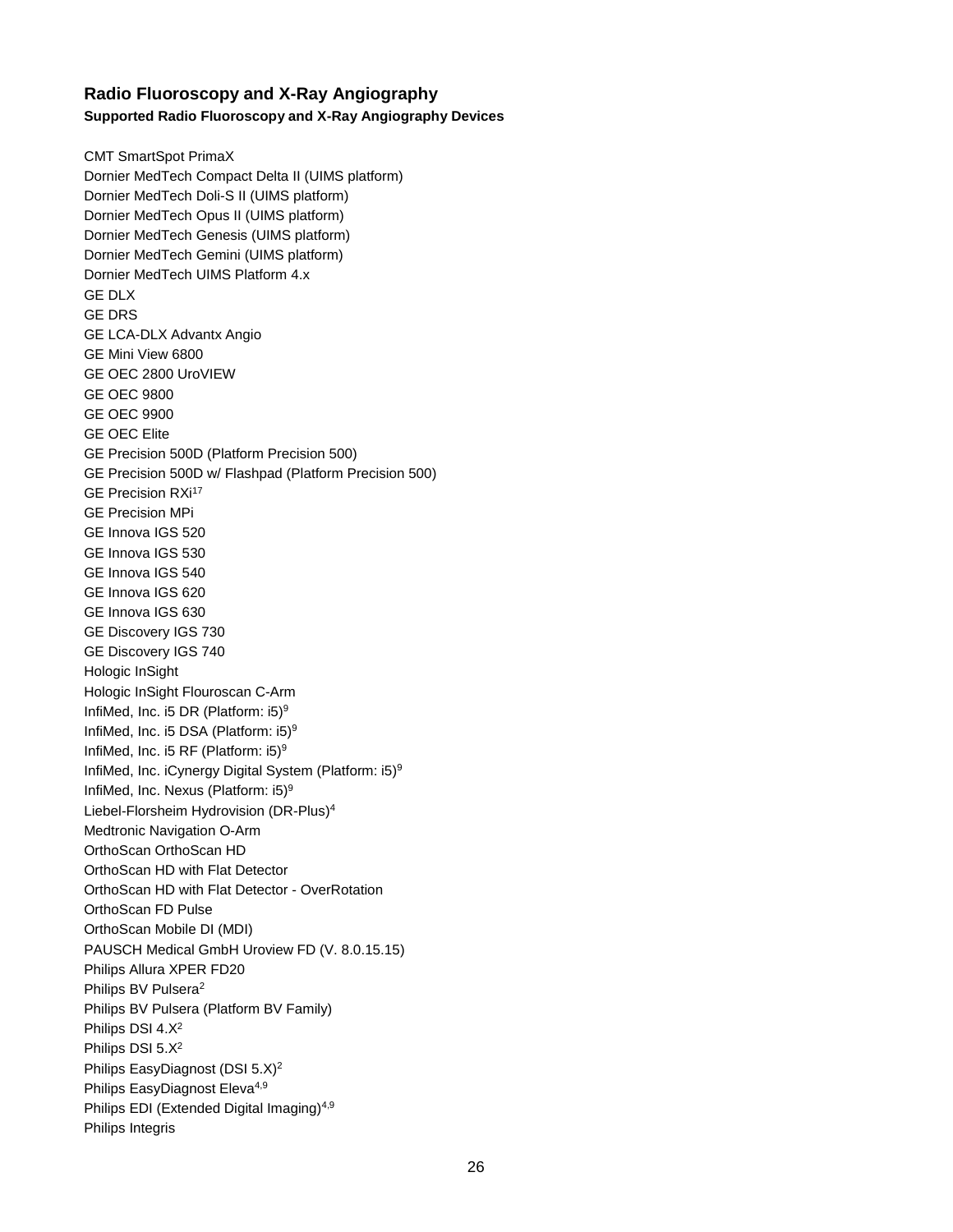Philips Integris Allura<sup>9</sup> Philips Integris Allura XPER FD10 Cardio<sup>9</sup> Philips Juno DRF Philips MultiDiagnost Eleva<sup>4,9</sup> Philips OmniDiagnost Eleva<sup>4,9</sup> Philips UroDiagnost Eleva<sup>4,9</sup> Philips Veradius (Platform BV Family) Philips ViewForum Workstation RadPro 40kw Mobile X-Ray System (Canon CXDI)<sup>4</sup> Shimadzu DAR8000 Shimadzu FluoroSpeed (DAR8000) Shimadzu Sonialvision Versa (DAR8000) Shimadzu SonialVision G4 [with Shimadzu DR-300] Shimadzu SonialVision G4 [with Shimadzu DR-300 and Canon CXDI Control NE] Shimadzu SonialVision G4 [with Shimadzu DR-300 and Konica Minolta DIRECT DIGITIZER CS-7) Shimadzu Digitex Pro Siemens Arcadis Siemens Arcadis C-Arm Siemens Artis (Remote Workstation) Siemens Artis one Siemens Artis zee Siemens Artis zeego Siemens Artis Ceiling Zee YMAT Siemens Artis Q Siemens Artis Q.zen Siemens Artis pheno Siemens Axiom Aristos (FD-X platform) Siemens Axiom Aristos MX Siemens Axiom Aristos VX/TX Siemens Axiom Artis (FD-X platform) Siemens Axiom Luminos Siemens Cios Alpha Siemens Cios Fusion Siemens Cios Connect Siemens Fluorospot (Platform: Fluorospot Compact VC10) Siemens Fluorospot Compact (Platform: Fluorospot Compact VC10) Siemens Fluorospot (Platform: Fluorospot Compact VG12) Siemens Luminos Agile Siemens Luminos Agile Max Siemens Luminos Agile Max, VF10 Siemens Luminos dRF Siemens Luminos dRF Max Siemens Luminos dRF Max, VF10 Siemens Luminos Fusion Siemens Multitom Rax Siemens Siremobil Compact L (uses Memoskop DICOM Bridge) Siemens UROSKOP Omnia Siemens UROSKOP Omnia Max Siemens Uroskop Omnia Max, VF10 Siemens Ysio (Platform: Fluorospot Compact VC10) Siemens Ysio, Multi Detector (Platform: Fluorospot Compact VC10)<sup>20</sup> Siemens Ysio Max Siemens Ysio Max, VF10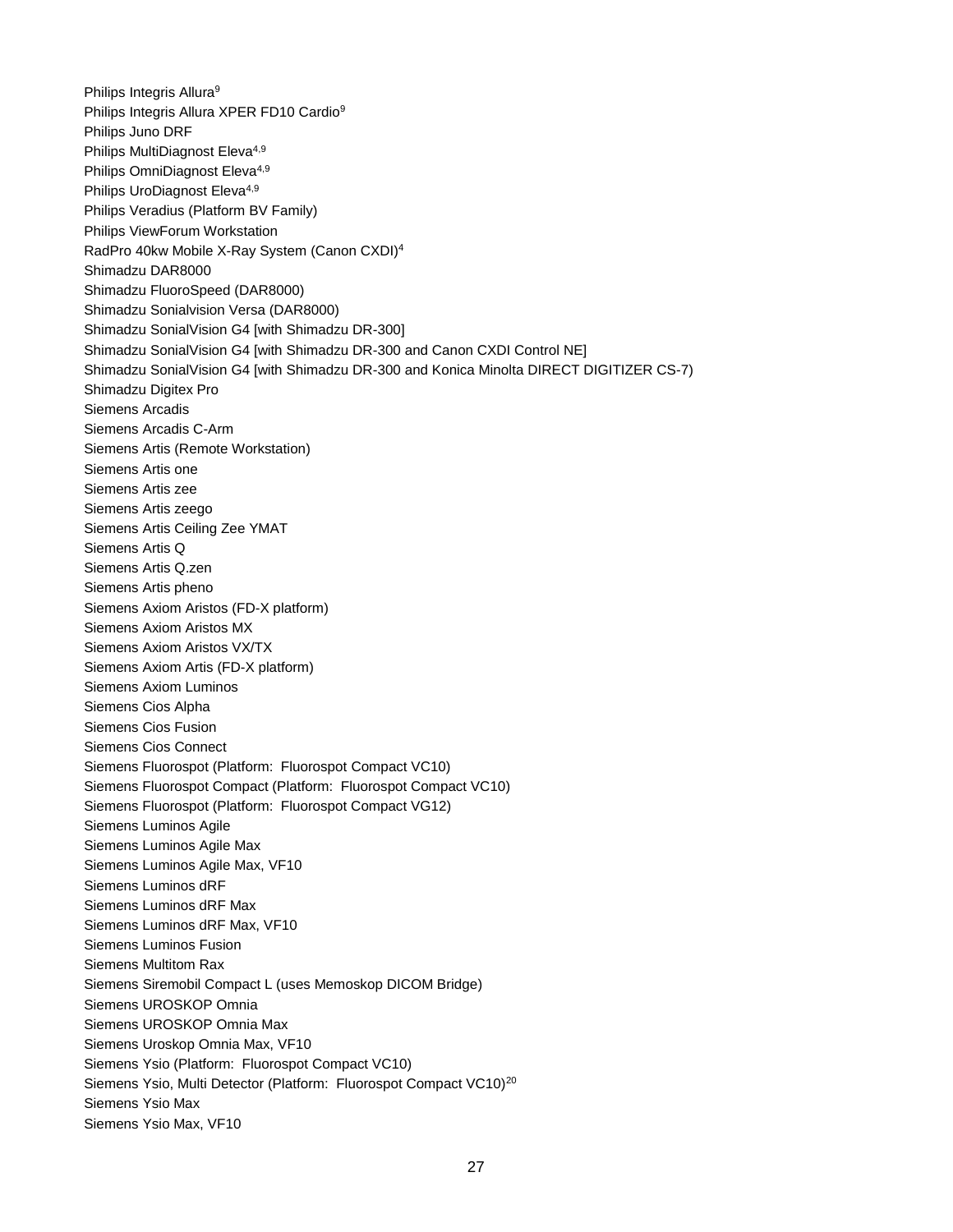Toshiba DFP-2000A/AS Toshiba DFP-8000 (Infinix) Toshiba EPS-Plus (w/ADR-1000A) Toshiba Kalare (w/ADR-1000A) Toshiba Ultimax (w/ADR-1000A) Villa Sistemi Medicali Villa Apollo DRF Ziehm Imaging 7000Plus<sup>4</sup> Ziehm Imaging 8000<sup>4</sup> Ziehm Imaging NetPort (Platform Netport) Ziehm Imaging NetPort (workstation) Ziehm Imaging Vario 3D<sup>4</sup> Ziehm Imaging Ziehm Solo (Platform Netport) Ziehm Imaging Ziehm Vision (Platform Netport) Ziehm Imaging Ziehm Vision FD (Platform Netport) Ziehm Imaging Ziehm Vision FD Vario 3D (Platform Netport) Ziehm Imaging Ziehm Vision R (Platform Netport) Ziehm Imaging Ziehm Vision RDF (Platform Netport) Ziehm Imaging Ziehm Vision Vario 3D(Platform Netport) Ziehm Vision: RFD Family (Version: 7.05) Ziehm Imaging Vista<sup>4</sup> Ziehm Imaging VistaPlus<sup>4</sup> **Notes** 2 Poor DICOM Modality Worklist capability.

4 Data transferred via an intermediary device. Confirm intermediary device was purchased as well. 9 Automatic measurements may not be possible; manual calibration may be required.

17 DICOM Query/Retrieve – Study/Root Q/R fully supported.

#### <span id="page-27-0"></span>**Secondary Capture Supported Secondary Capture Devices**

Aranz Medical Limited SilhouetteLink Bar-Code DICOMVIDEO Biodex Medical Systems, Inc Atomlab 960 Thyroid Uptake System E-Web Information Co. DICOM Engine GE ViewPoint<sup>1</sup> Global Media Group, LLC CapSure CONI Global Media Group, LLC CapSure Vista Global Media Group, LLC CapSure Version 2.1.6.1 Global Media Group, LLC CapSure Version 3.0 GlobalMedia Group, LLC CapSure Version 3.2 Laborie Urodynamics System<sup>2</sup> Life-Tech, Inc. Urodynamics System Life-Tech, Inc. Urodynamics System V/IV Riverain Medical Softview (Bone Suppression SW) Sapheneia Clarity Server (Router) **Notes** 1 No DICOM Modality Worklist capability

2 Uses PACScan DICOM Interface

### <span id="page-27-1"></span>**Secondary Capture (Injection Dosage Capture) Supported Secondary Capture Devices**

Bayer or Medrad Connect\_PACS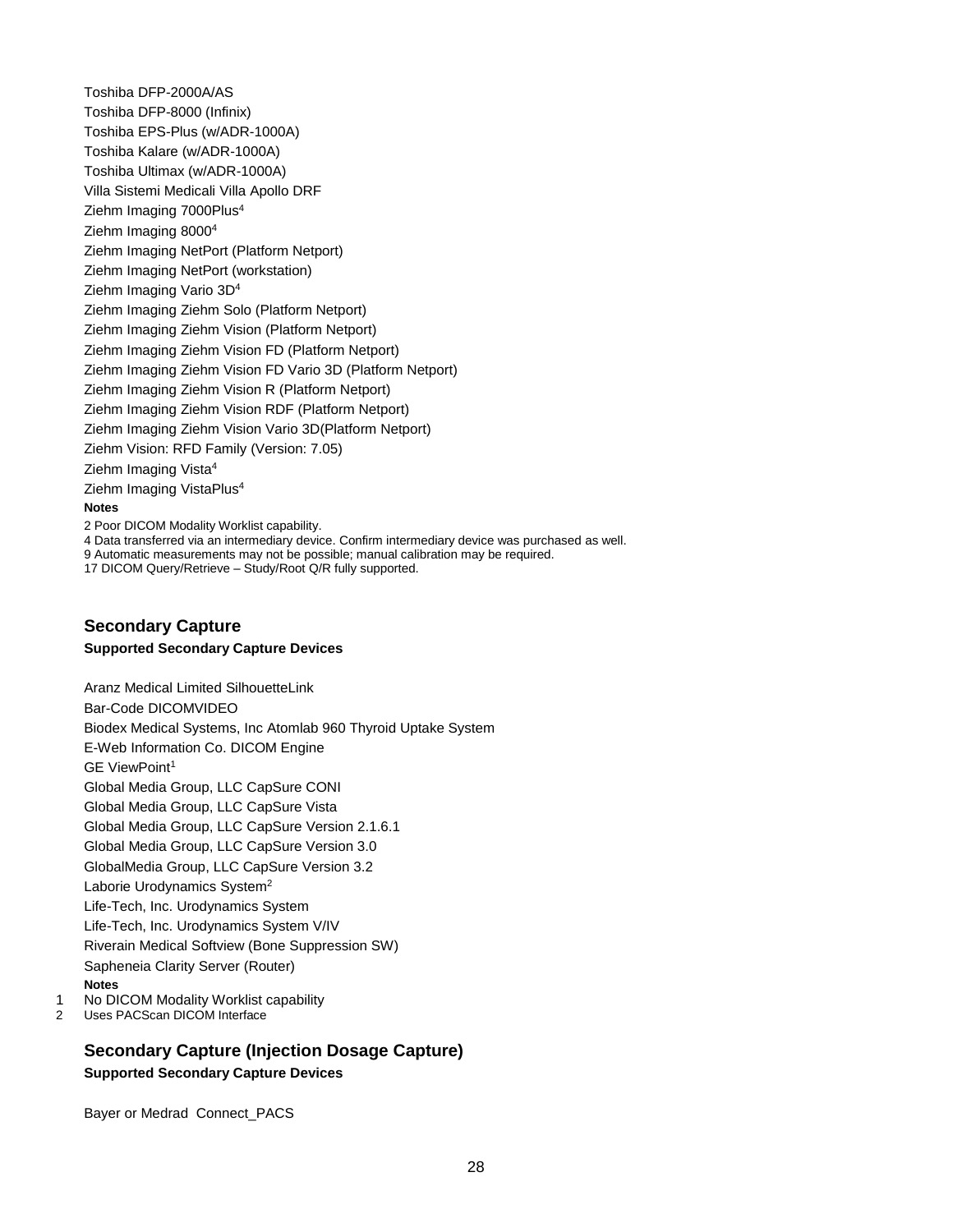# <span id="page-28-0"></span>**Surgical Workstation Supported Surgical Workstations**

ImageStream nCare Infinite Software Solutions, Inc MD Reports MedXchange CMS9000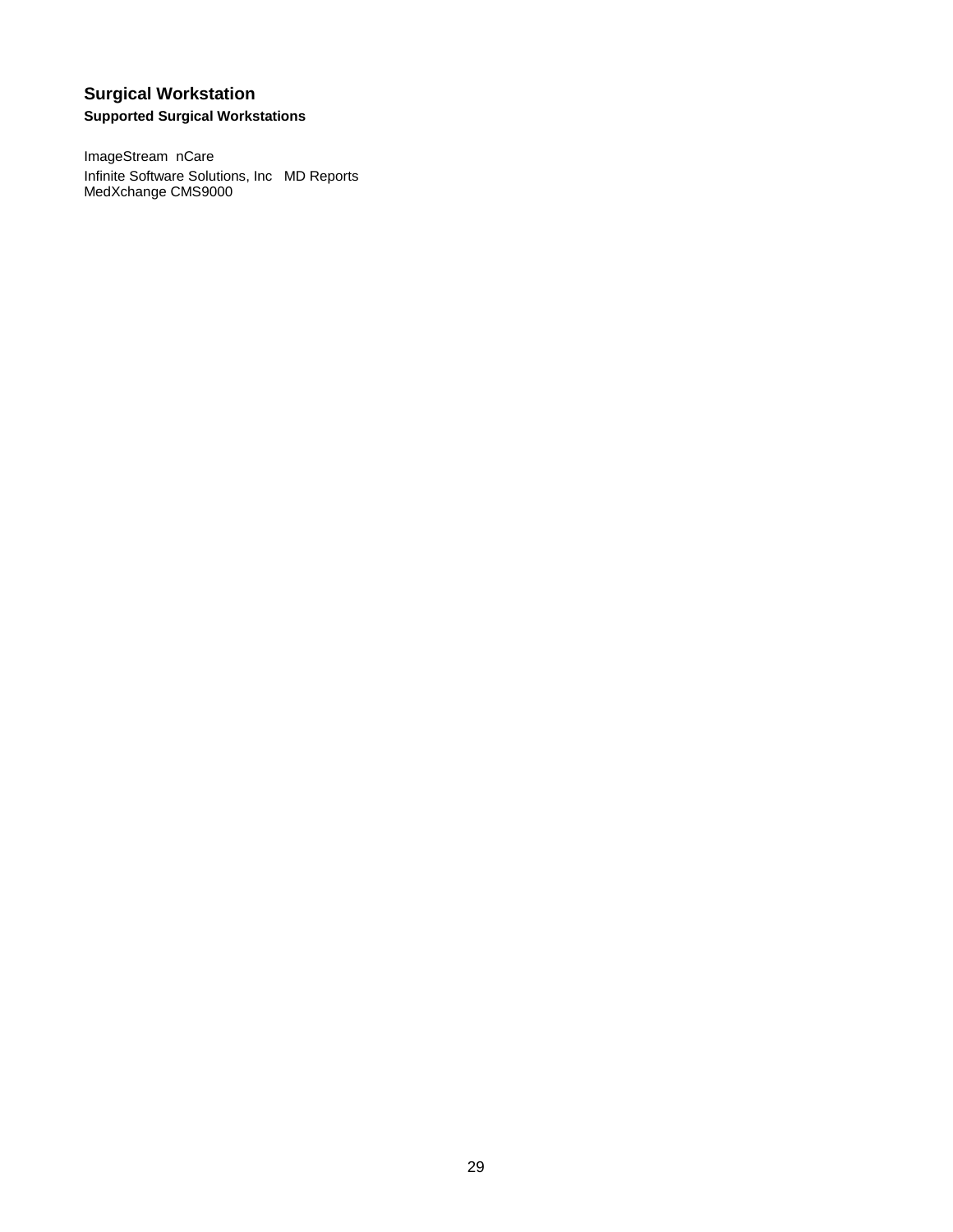# <span id="page-29-0"></span>**Ultrasound Supported Ultrasound Devices**

Accutome 4 Sight Acuson 128-XP<sup>5</sup> Acuson KinetDX<sup>5</sup> Acuson Sequoia<sup>5,9</sup> Siemens (Acuson) Sequoia<sup>5,9</sup> Acist Medical HDi IVUS ALI NewPORT ATL 30001,5 ATL 5000<sup>5</sup> Bard Access Systems Site~Rite 8 Ultrasound System BK Ultrasound (formerly BK Medical) Flex Focus 1202<sup>9</sup> BK Ultrasound (formerly BK Medical) ProFocus 2202 BK Ultrasound BK2300/3000/5000 Carestream TouchPrime CorVascular Falcon Digisonics DDI (Digisonics DICOM Implementation)<sup>17</sup> Esaote (Biosound) MyLab20 Plus<sup>5,9</sup> Esaote (Biosound) MyLab255,9 Esaote (Biosound) MyLab305,9 Esaote (Biosound) MyLab405,9 Esaote (Biosound) MyLab505,9 Esaote (Biosound) MyLab605,9 Esaote (Biosound) MyLab705,9 Esaote (Biosound) MyLab70 XVG5,9 Esaote (Biosound) MyLab Class C (Platform: Mylab v4.1; v4.3)<sup>5,9</sup> Esaote (Biosound) MyLab Five<sup>5,9</sup> Esaote (Biosound) MyLab One (Platform: Mylab v4.1; v4.3)<sup>5,9</sup> Esaote (Biosound) MyLab Twice (Platform: Mylab v4.1; v4.3)5,9 GE Healthcare BT18 Voluson, v18 GE Healthcare (U-SYSTEMS) Invenia ABUS GE Healthcare Echopac<sup>9</sup> GE Healthcare LOGIQ7 5 GE Healthcare LOGIQS7 GE Healthcare LOGIQ 400<sup>5</sup> GE Healthcare LOGIQ 500<sup>5</sup> GE Healthcare LOGIQ 700<sup>5</sup> GE Healthcare LOGIQ Book<sup>9</sup> GE Healthcare LOGIQ E<sup>9</sup> GE Healthcare LOGIQ E9<sup>9</sup> GE Healthcare LOGIQ E R9.0.3F GE Healthcare LOGIQ E10 R1 GE Healthcare LOGIQ P5 GE Healthcare LOGIQ P6<sup>9</sup> GE Healthcare LOGIQ P9 GE Healthcare LOGIQ S85,9 GE Healthcare Venue R2 GE Healthcare VIVID S6 GE Healthcare VIVID 7<sup>9</sup> GE Healthcare VOLUSONI (V730)<sup>9</sup> GE Healthcare VIVID Q<sup>9</sup>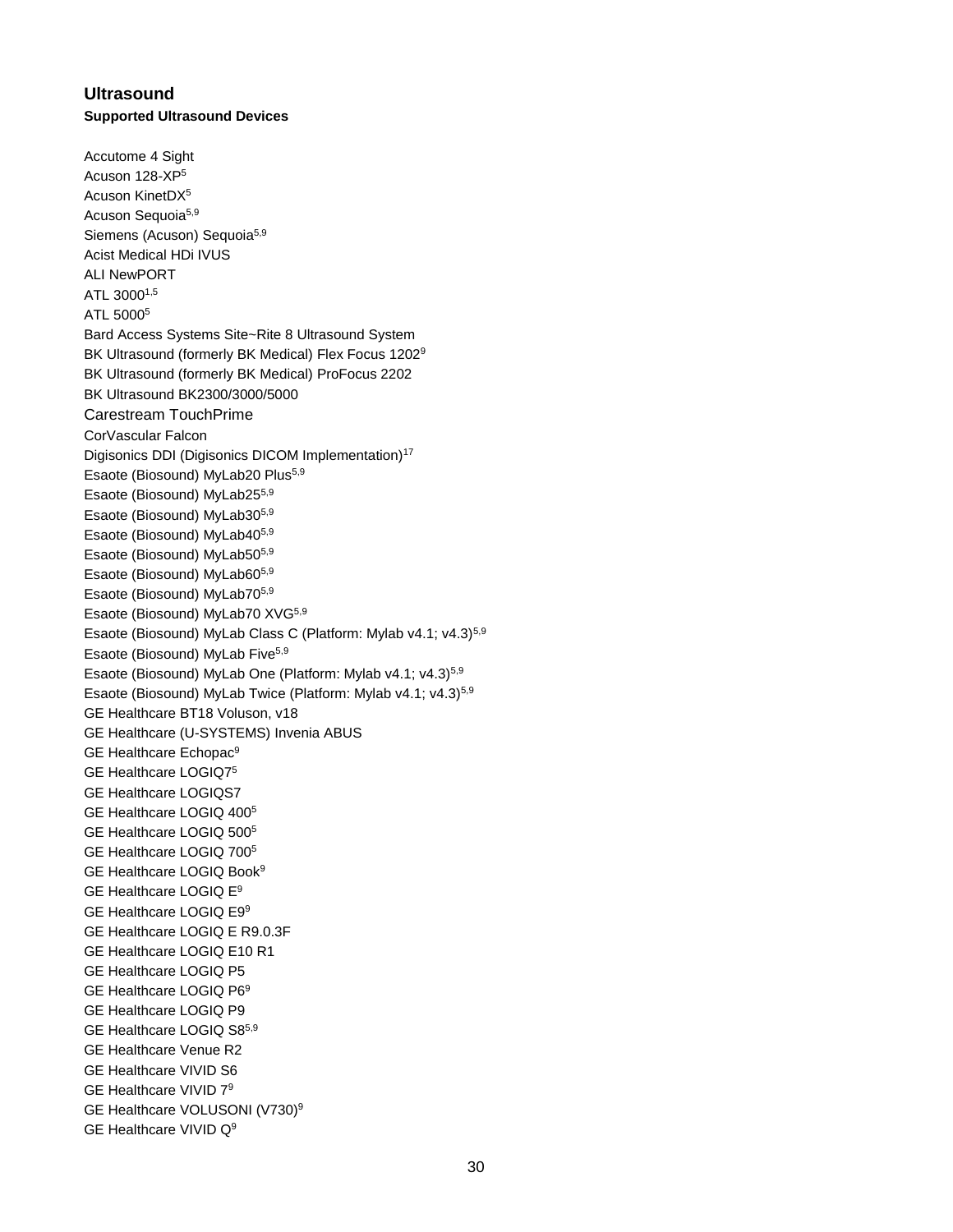GE Healthcare VIVID IQ GE Vingmed VIVID E9<sup>9</sup> GE Healthcare VIVID E90 (v202)<sup>20</sup> GE Healthcare VIVID E95 (Version 202)<sup>20</sup> GE Healthcare VIVID S70 Hitachi Healthcare Avius<sup>5,9</sup> Hitachi Healthcare EUB Hi VISION 55005,9 Hitachi Healthcare Hi VISION 9005,9 Hitachi Healthcare Hi VISION Preirus Hitachi Healthcare SSD-ALPHA 10SX Hitachi Healthcare SSD-ALPHA5 Hitachi Healthcare SSD-ALPHA6 Hitachi Healthcare SSD-ALPHA7 Hitachi Healthcare Arietta 60 Hitachi Healthcare Arietta 70 Hitachi Healthcare Arietta 850 Hitachi Healthcare ProSound F75 Hitachi Healthcare F37 Hitachi Healthcare NOBLUS Hitachi Healthcare Precision Hitachi Healthcare Lisendo 880 Hitachi Healthcare Arietta Prologue KONICA MINOLTA HS1 Mindray Medical M75,9 Mindray Medical DC8 Exp<sub>5,9</sub> Mindray Medical TE75.9 Mindray Medical M9<sub>5.9</sub> Parks Medical Electronics Flo-Lab 2100SX (Sonova SW)<sup>9</sup> Parks Medical Electronics Flo-Lab 2100SX (SonovaE SW) Parks Medical Electronics Flo-Lab 2100SX 2 (SonovaE SW) Philips Affiniti 50G (Version: 2.0.3.396) Philips iE33<sub>5</sub> Philips iU22<sub>5.19</sub> Philips EPIQ5 Philips EPIQ7 Philips CX50 Philips Sparq 2.0 Samsung RS80 Samsung WS80A Samsung HM70A Siemens G205,9 Siemens G50<sup>5,9</sup> Siemens G60S<sup>5,9</sup> Siemens S1000 Siemens S2000 Siemens S3000 Siemens SC2000 Siemens Sequoia (v12.2)<sup>5,9</sup> Siemens (Acuson) X300<sup>5,9</sup> Siemens (ACUSON Sequoia) VA10A SonoSite (FujiFilm) Edge SonoSite Edge II SonoSite M-Turbo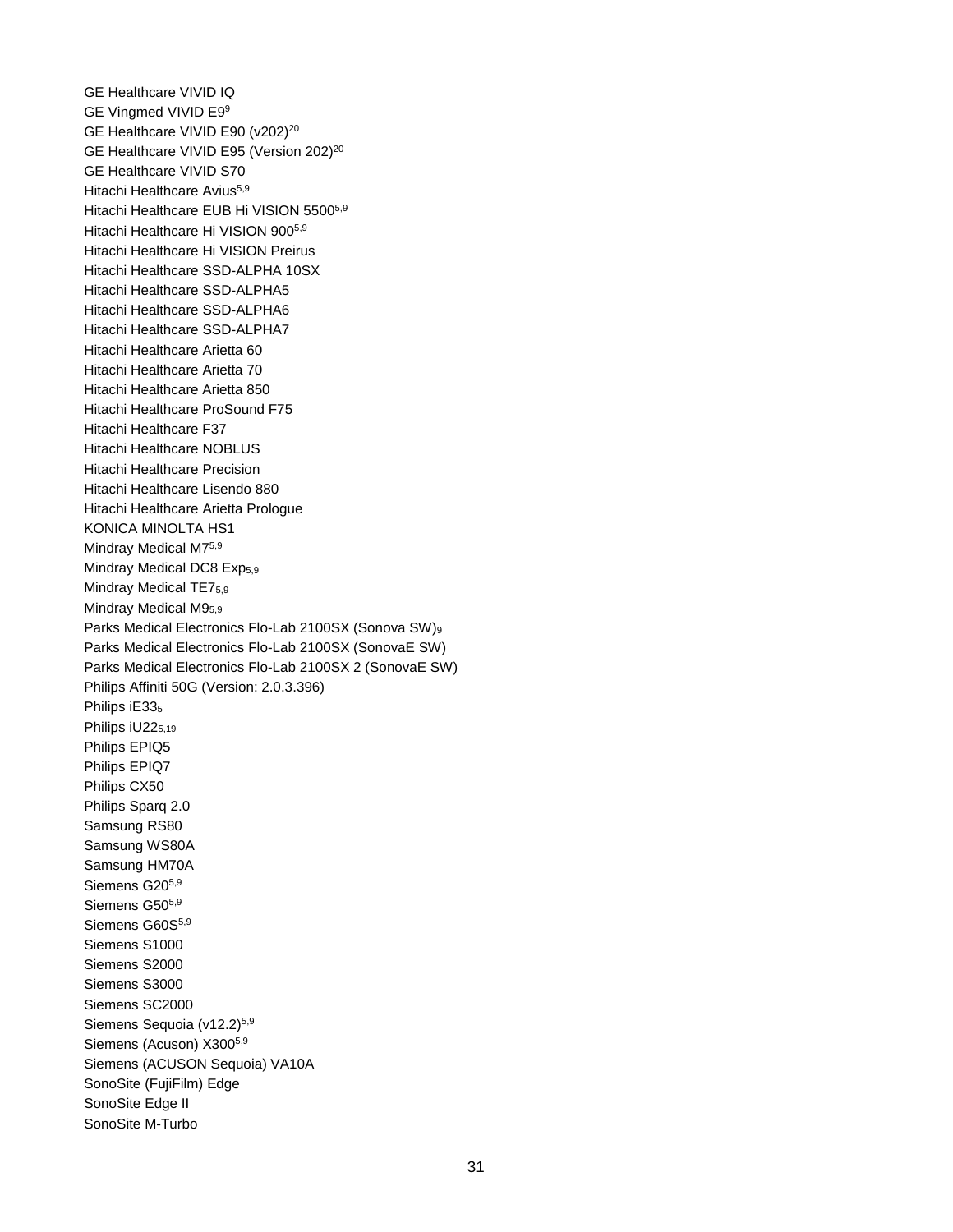SonoSite MicroMAXX SonoSite (FujiFilm) NanoMaxx SonoSite Titan SonoSite S-Series SonoSite S II SonoSite X-Porte SonoSite (FujiFilm) iViz SuperSonic Imagine Aixplorer Toshiba Aplio 80 Toshiba Aplio 300 Toshiba Aplio 400 Toshiba Aplio 500 Toshiba Aplio i700 Toshiba Aplio i800 Toshiba Aplio i900 Toshiba Aplio MX Toshiba Aplio XG Toshiba Artida Toshiba Nemio (SSA-550A) Toshiba Nemio XG (SSA-580A) Toshiba Viamo Toshiba UltraExtend<sup>1</sup> Toshiba Xario Toshiba Xario XG (SSA-680A) Toshiba Xario 100/200 Unetixs Unetixs Vascular MultiLab Series Ultrasonix Medical Corp. SonicTOUCH Ultrasonix Medical Corp. Sonix MDP Ultrasonix Medical Corp. Sonix OP Ultrasonix Medical Corp. Sonix RP Ultrasonix Medical Corp. Sonix SP US-Vascular Vasculab 4040, version 1.0.180 Viasonix Falcon Volcano S5<sup>9</sup> Volcano S5i5,9 Zonare Z.One<sup>9</sup> Zonare Z.OneUltra<sup>9</sup> Zonare ZS3 **Notes**

1. No DICOM Modality Worklist capability. 5. Tested as DICOM Object. Test images were not converted to Targa format.

9. Automatic measurements may not be possible; manual calibration may be required.

17. DICOM Query/Retrieve – Study/Root Q/R fully supported.

19. Reported connectivity issues, please contact support for assistance

<span id="page-31-0"></span>20. Not approved for DICOM Query/Retrieve.

#### **Visual Field Analyzer (Encapsulated PDF)**

#### **Supported VL Visual Field Analyzer (Encapsulated PDF)**

Carl Zeiss Meditec, Inc. HFA 720-i Carl Zeiss Meditec, Inc. HFA 740-i Carl Zeiss Meditec, Inc. HFA 745-i Carl Zeiss Meditec, Inc. HFA 750-i Carl Zeiss Meditec, Inc. HFA II (Humphrey) Carl Zeiss Meditec, Inc. HFA3 (with Forum) Carl Zeiss Meditec, Inc. HFA3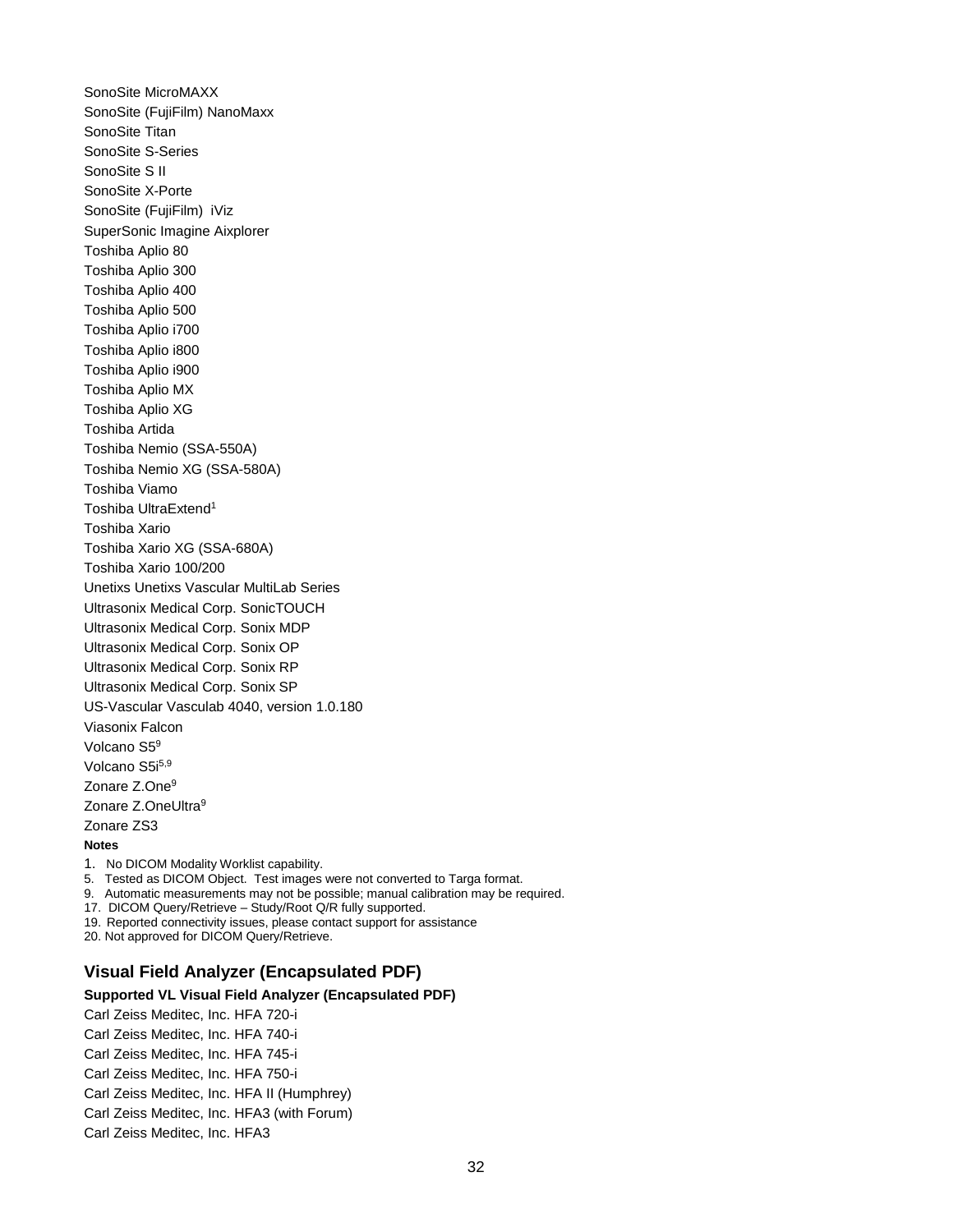Carl Zeiss Meditec, Inc. HFA3V1.3 Carl Zeiss Meditec, Inc. HFA3V1.4 Carl Zeiss Meditec, Inc. HFA3 V1.5 Carl Zeiss Meditec, Inc. HFA3 V1.5.1 Carl Zeiss Meditec, Inc. Matrix 800 (HFA II

# <span id="page-32-0"></span>**VL – Endoscopy**

### **Supported VL – Endoscopy Devices**

Endosoft (UTECH) Endosoft Systems<sup>18</sup> Endosoft (UTECH) Endosoft 6.0 (Platform: 6.0)<sup>18</sup> Endosoft (UTECH) EndoVault 1.3 (Platform: 6.0)<sup>18</sup> Endosoft EndoVault 2.15 and 3.0<sup>18</sup> Envisionier Medical Technologies, Inc. eGoManager Global Media Group, LLC CapSure 2.0<sup>5</sup> Infinite Software Solutions Inc D\B\A MD-Reports MD-Reports

Karl Storz AIDA v1.4 Karl Storz AIDA HD Connect Karl Storz OR1-AIDA Compact II Karl Storz StreamConnect NEO<sup>1</sup> KayPENTAX KDS (Digital Stroboscopy Workstation) KayPENTAX 9200D KDS (Digital Stroboscopy Workstation) w/KDCM Module KayPENTAX 7245D DSW (Digital Swallowing Workstation) w/KDCM Module KayPENTAX 9310HD Digital Video Capture Module, V. 3.4<sup>26</sup> KayPENTAX 9372HD Digital Capture, v1.1 MedXchange DRSHD – Digital Recording System MedXchange DRSHD – Digital Recording System v1.4 MedXchange 4Klarity MedXchange DRSHD – DRSHD1080P MedXchange Evolution HD MedXchange HDMDPro Olympus EndoWorks Olympus America, Inc. Endoworks 7,4 Olympus Knowledge Exchange (KE) System STI UltraSight HD Stryker Endoscopy SDC-HD Stryker Endoscopy SDC Ultra Stryker SDC3 **Notes** <sup>18</sup> DICOM Encapsulated PDF.

### <span id="page-32-1"></span>**VL – Endoscopy/Microscopy**

#### **Supported VL – Endoscopy/Microscopy Devices**

ImageStream nStream ImageStream nCare MX ImageStream nCare RX ImageStream nStream GX ImageStream VaultStream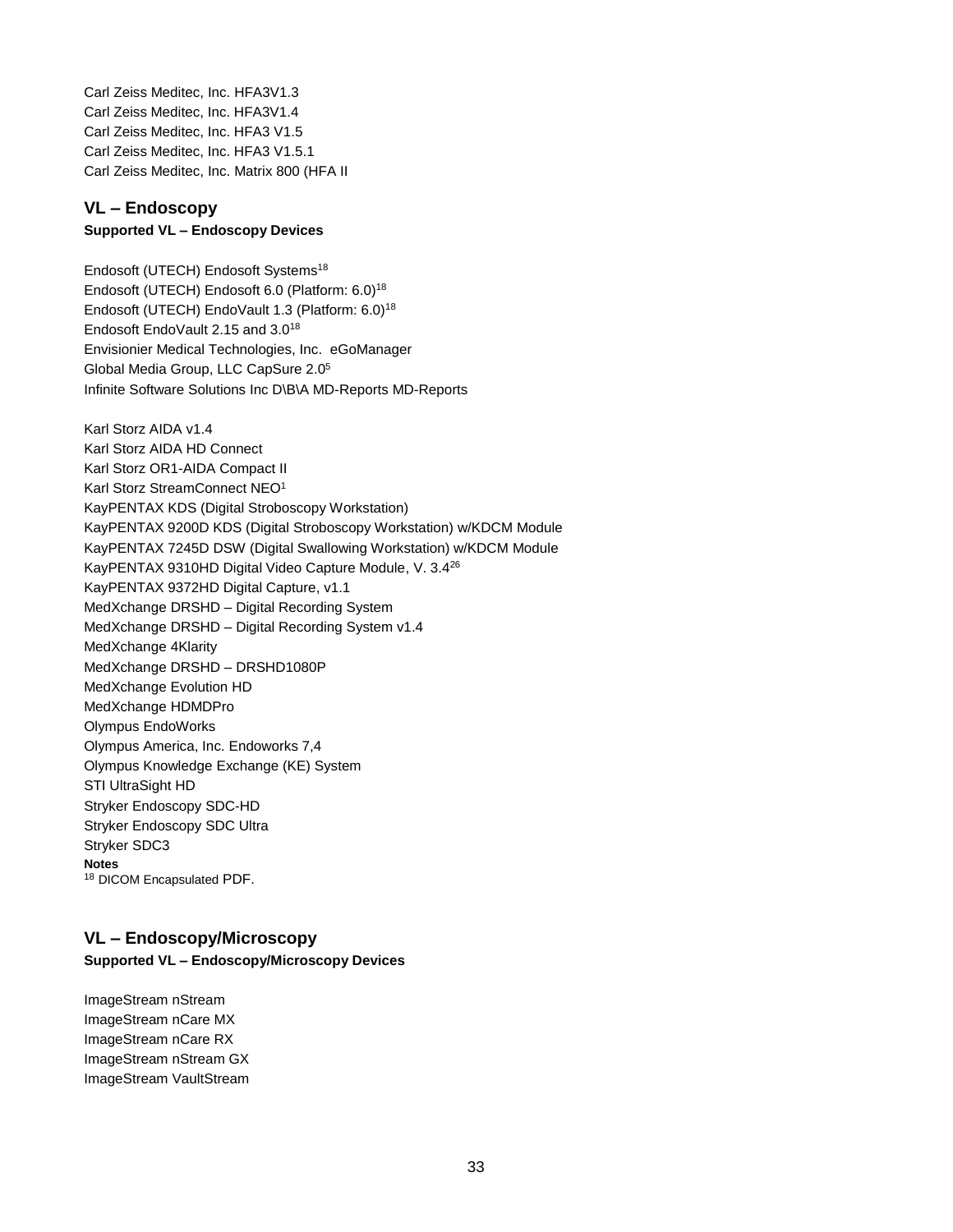# <span id="page-33-0"></span>**VL – Pathology Supported VL –Pathology Devices**

Apollo Telemedicine ASAP Imaging